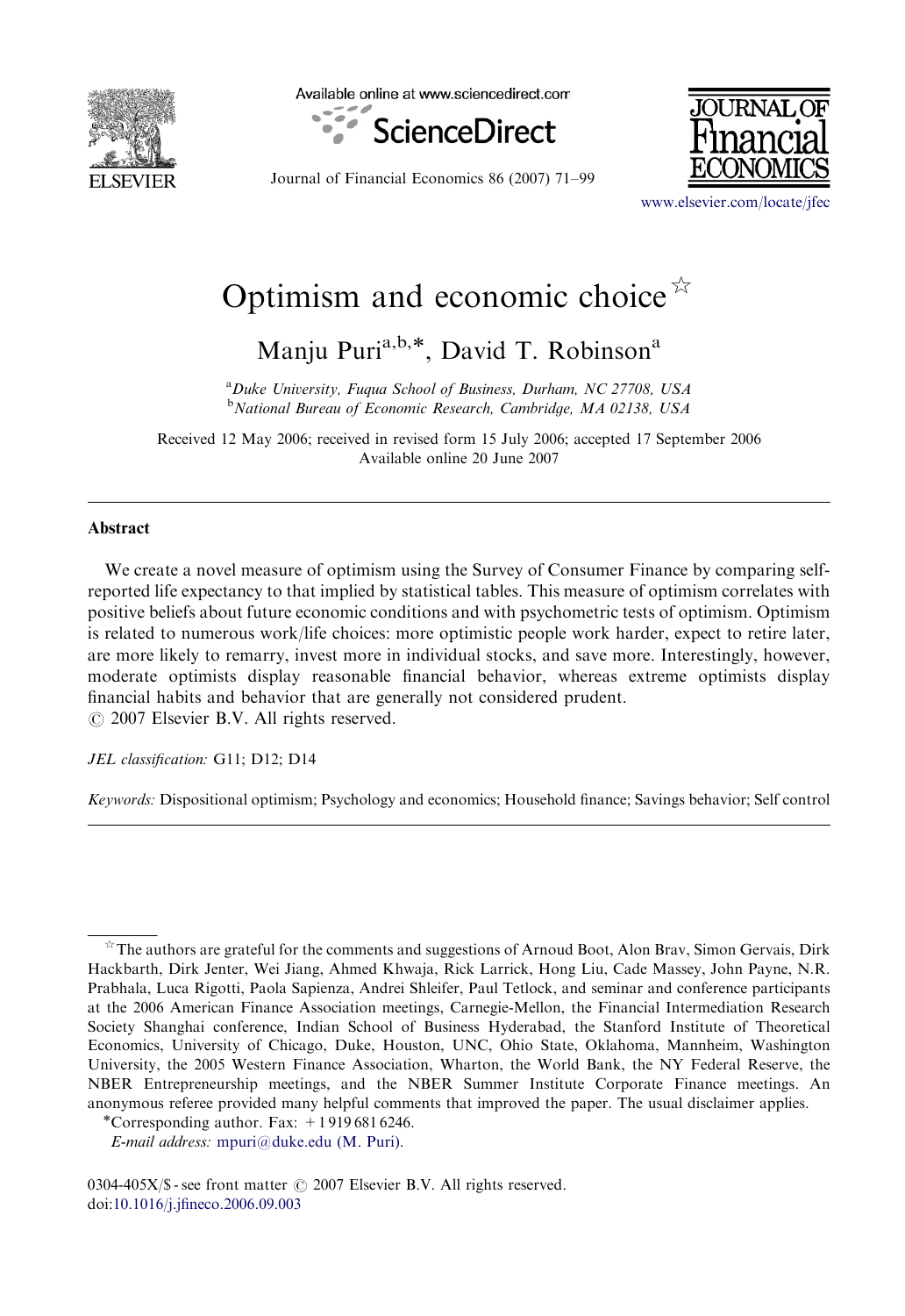# 1. Introduction

Social and medical scientists have amassed a wealth of experimental evidence indicating that dispositional optimism—whereby one has a positive general outlook towards the future—matters for physical and psychological well-being.<sup>1</sup> Optimism is also understood to be at the root of many economic phenomena: optimism is important for financial intermediation [\(Coval and Thakor, 2005\)](#page-27-0); it can affect corporate financial and accounting decisions [\(Heaton, 2002;](#page-27-0) [Shefrin, 2005](#page-28-0); [Hackbarth, 2004](#page-27-0); [Ashton and Roberts, 2005,](#page-26-0) and others); it can inflate security prices in the presence of short-sale constraints [\(Chen, Hong,](#page-27-0) [and Stein, 2003\)](#page-27-0); it can be an important component of utility ([Brunnermeier and Parker,](#page-27-0) [2005](#page-27-0)); and it can lead to over- and underreaction in stock returns ([Barberis, Shleifer, and](#page-26-0) [Vishny, 1998](#page-26-0)). Yet, in financial economics, there is relatively little direct evidence on the role that optimism plays in individual economic decision-making.

In this paper, our objective is to explore how optimism relates empirically to important individual economic decision-making. We start by proposing a novel measure of optimism. We then show evidence that optimism is related to a wide range of labor market and portfolio choice decisions. We next ask if optimism is related to prudent or irrational economic choices by linking the degree of optimism to a range of economic decisions that are commonly regarded as wise or foolish. We find, interestingly, that moderate optimism correlates to reasonably sensible economic decisions while extreme optimism correlates to seemingly irrational decisions.

The major hurdle to amassing large-scale economic evidence on optimism is measurement: direct psychometric tests of optimism are not conducted as part of largescale economic surveys. To overcome this hurdle, we develop a measure of optimism using data from the Survey of Consumer Finances (SCF). The survey does not ask respondents about optimism directly, but it does ask respondents how long they expect to live. In addition, the survey tracks detailed demographic characteristics for each respondent. This allows us to compare a person's subjective life expectancy to their actuarial life expectancy based on that person's demographic and lifestyle characteristics. Perhaps surprisingly, people on average are quite accurate at forecasting their life expectancy: the average forecast error is less than two years. Yet there is considerable variation in the accuracy of respondent's life expectancy forecasts. This life expectancy miscalibration is our measure of optimism.

The dispositional optimism literature, pioneered by [Scheier and Carver \(1985\)](#page-27-0) and [Scheier, Carver, and Bridges \(1994\),](#page-27-0) views optimism as generalized positive expectations about future events. We discuss the broader optimism literature, and its relation to economics, in greater detail in Section 3. An immediate question that arises is to what extent does our empirical proxy capture general positive expectations, or dispositional optimism as measured by standard psychometric tests administered by social psychologists?

To ensure that our measure captures optimism, the first part of the paper conducts two internal validity checks and an external validity check. First, we ask if our measure of optimism correlates with generalized positive expectations about the economy. It does. Respondents who think economic conditions will improve are statistically more optimistic than respondents who think conditions will stay the same or deteriorate. This effect is

<sup>&</sup>lt;sup>1</sup>Section 3 contains a brief review of this evidence as well as a broader discussion of optimism in general.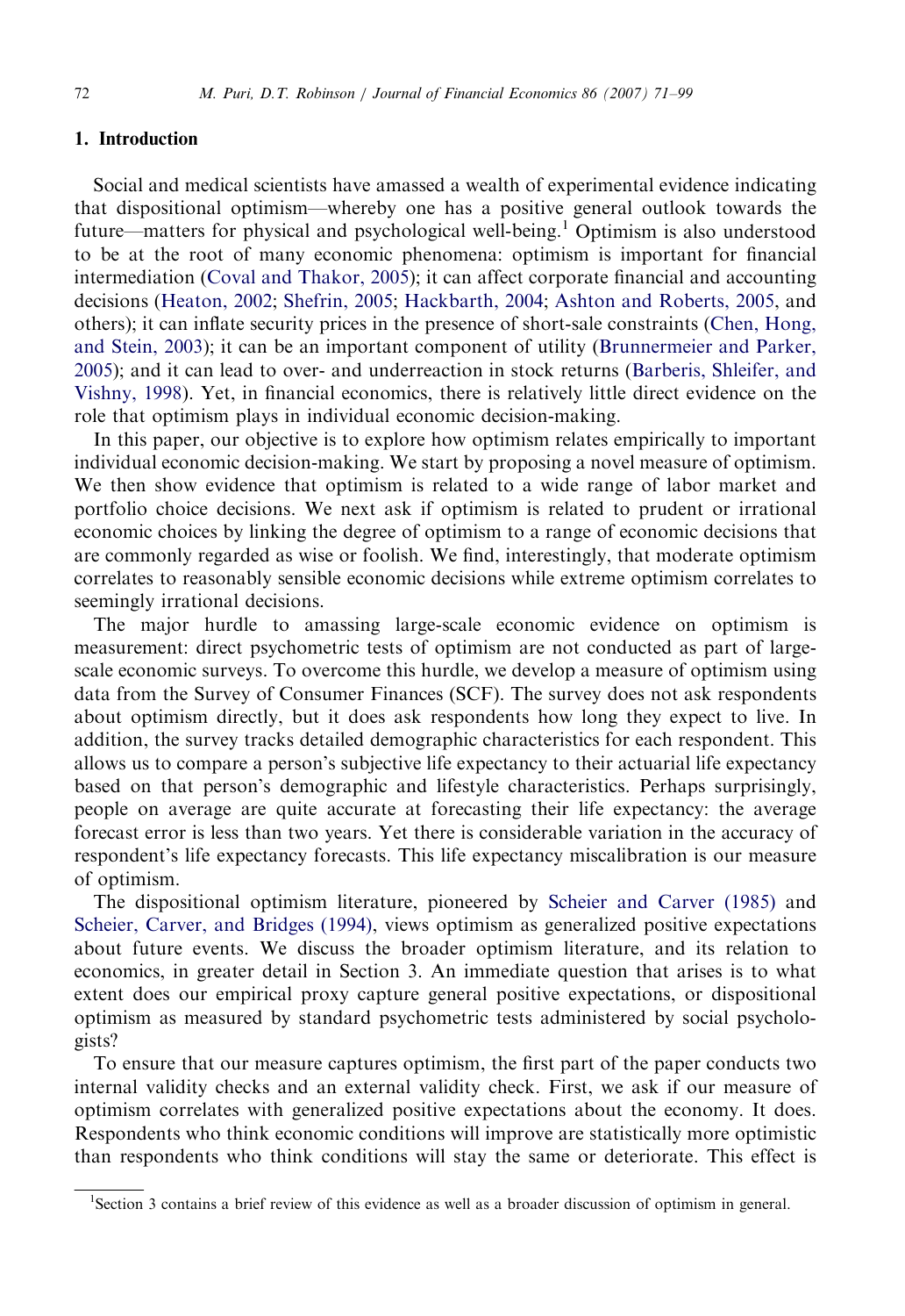large. Second, we ask if our measure of optimism correlates with the individual's positive expectations of future income growth. Again, it does. Optimistic people are more likely to believe that their income will grow over the next five years, even controlling for past income growth.

In addition, our measure also correlates with scores obtained from standard psychological tests of dispositional optimism. [Puri and Robinson \(2006a\)](#page-27-0) report findings from a survey of MBA students who were administered a standard psychological optimism test, the LOT-R ([Scheier, Carver, and Bridges, 1994](#page-27-0)). The survey also measured optimism based on our life expectancy miscalibration. The correlation between the two measures is strong and highly statistically significant. Moreover, it is robust to controls for demographics, sample selection, prior work experience, family longevity, beliefs about health quality, and proxies for intelligence.

With a measure of optimism in hand, the second part of the paper examines how optimism relates to significant life choices. Some of the most important economic decisions that people face occur relatively infrequently. These are the decisions that are most ripe for being influenced by attitudes and emotional disposition, since there is relatively little relevant data on which to base an opinion. Our aim is to focus on questions such as these, including marriage decisions, retirement plans, vocational choices, and portfolio choices. A brief highlight of our main results is as follows.

We find that more optimistic people work longer hours, anticipate longer age-adjusted work careers, and are more likely to think that they will never retire. This holds even after controlling for demographics, health quality, and whether the respondent is self-employed. In light of the evidence in [Bitler, Moskowitz, and Vissing-Jorgensen \(2004\),](#page-27-0) this suggests that optimism may affect firm performance.

We find that more optimistic people are more likely to remarry conditional on divorce. (They are not less likely to have divorced, however.) This too holds after controlling for demographics, health quality, and attitudes towards risk.

We find that optimism is also related to portfolio choice and savings decisions. Optimists save more. They are more likely to own individual stocks, and they tend to own a larger fraction of their equity wealth in individual stocks. Thus, they appear to be stock-pickers. Our portfolio choice findings are in line with the findings of [Barber and Odean \(2000\).](#page-26-0) However, there is no evidence that more optimistic people tilt their portfolios more toward equity per se. This suggests that our results do not arise mechanically from life-cycle investment decisions, such as the tendency for individuals who are at earlier points in their lifetime consumption profile to hold a greater fraction of their wealth in equity, as suggested by conventional advice from personal investment counsellors.

Based on the observed relation between optimism and economic decisions, two questions immediately arise. The first question is normative: does optimism correlate with prudent decisions or foolish ones? The second question concerns causation: what is responsible for the observed relation? In the third part of the paper we attempt to address these issues in the context of our data.

To address the first question, we divide respondents according to whether they are moderately optimistic or extremely optimistic by our measure. We then relate moderate and extreme optimism to a series of relatively prudent or foolish attitudes and behaviors.

We find that there is a marked difference in the behavior of moderate and extreme optimists. Moderate optimists display prudent financial habits: they are more likely to pay their credit card balances on time, they have long planning horizons, and they report that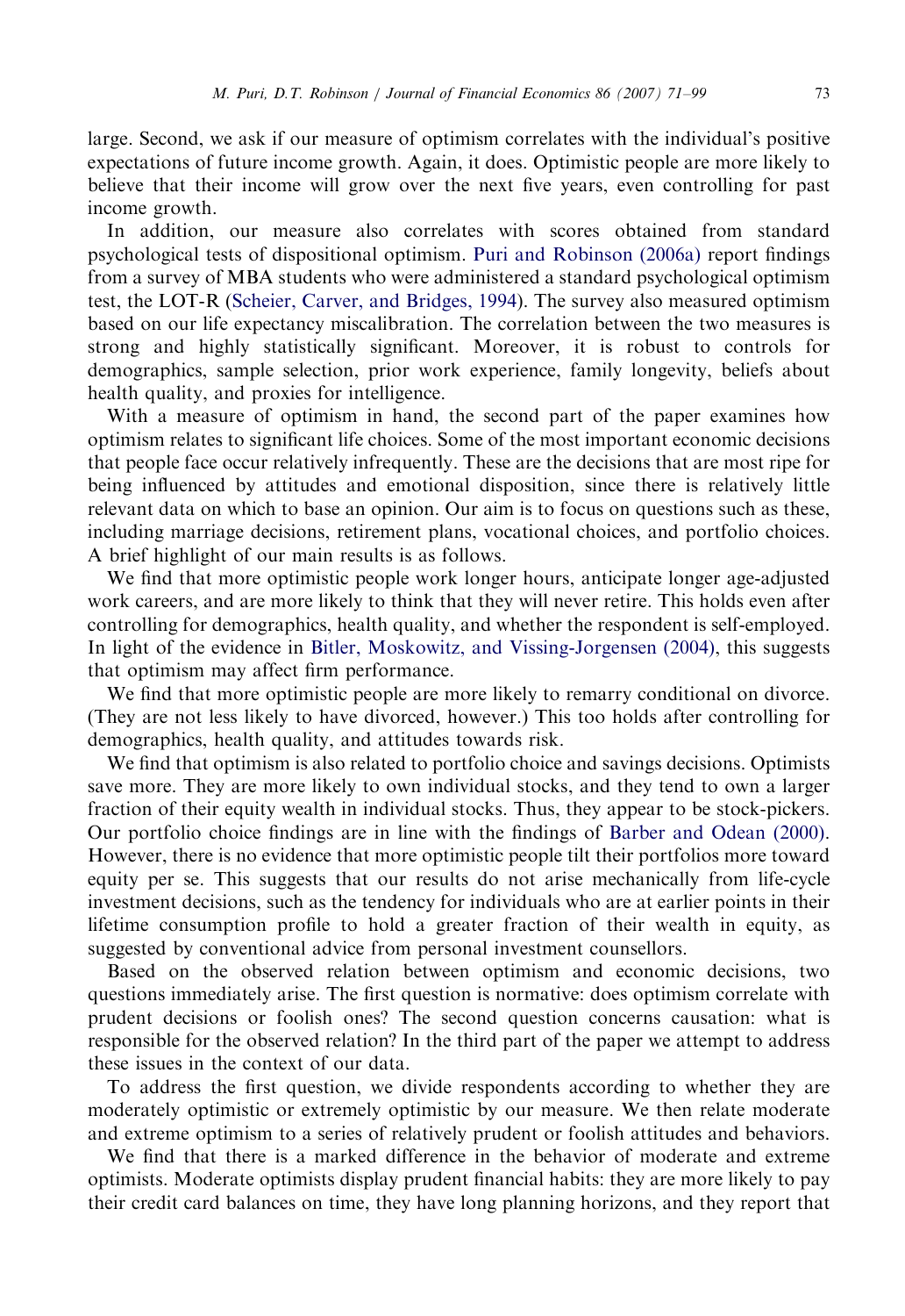they save because saving is a good thing to do. Extreme optimists, however, have short planning horizons and are less likely to think saving is a good thing to do. Moderate optimists save more, extreme optimists save less.

This distinction carries over into the economic choices of moderate versus extreme optimists. Moderate optimists work significantly harder and are much less likely to be day traders. Extreme optimists, on the other hand, work significantly fewer hours and hold more individual stock. These results suggest that extreme optimism is closer perhaps to the overoptimism or overconfidence documented in finance, typically associated with financial habits and behavior that are generally not considered wise. However, our results also suggest a new dimension to optimism: a moderate amount of optimism can be positive; it is associated with good financial habits and prudent choices.

The balance of the paper is structured as follows. In Section 2, we begin with a brief discussion of the SCF and highlight some of the econometric challenges that are often overlooked when using it. Then in Section 3 we turn to the issue of optimism. First we explore the psychology and economics literature on optimism. Then we develop our empirical measure based on life expectancy miscalibration.

In Section 4 we explore the demographics of optimism and offer several validity checks of our measure. In Section 5 we present our main findings on optimism and labor market decisions and remarriage, while in Section 6 we present findings linking optimism and financial market decisions.

To explore the question of causation, Section 7 examines three hypotheses that could explain our results. Hypothesis I is that optimism causes these economic choices to be made. Hypothesis II is that optimistic people have private information about their longevity, or else actually do live longer because they are optimistic. This increased longevity then drives their decision-making. Hypothesis III is that optimism does not cause these economic choices but is correlated with other characteristics that are associated with these economic choices. We take a number of steps to address these hypotheses, and find that our main results are best explained by Hypothesis I. In particular, the dichotomy we observe between extreme and moderate optimism is hard to reconcile with Hypotheses II and III.

To explain this dichotomy, we conclude Section 7 by examining self-control differences between moderate and extreme optimists. We examine two decisions, one in the financial domain, the other in the health domain. Moderate optimism is associated with a lower incidence of smoking, but extreme optimists are more likely to smoke. In addition, extreme optimists hold a larger fraction of their wealth in the form of illiquid assets, while moderate optimists hold fewer illiquid assets. These findings indicate that moderate optimists may face fewer self-control problems, and that they therefore take fewer steps to correct them. This, in turn, offers another way to distinguish the hypotheses set out above.

Section 8 concludes.

# 2. Data and econometric issues

We use the SCF to study the relation between optimism and economic choice. Since 1989, the SCF has been conducted every three years. The survey randomly samples individuals to develop a picture of the economic health of a wide spectrum of the U.S. economy. Respondents are surveyed on a number of dimensions: employment status, whether they own their own business, retirement plans, portfolio holdings, and many other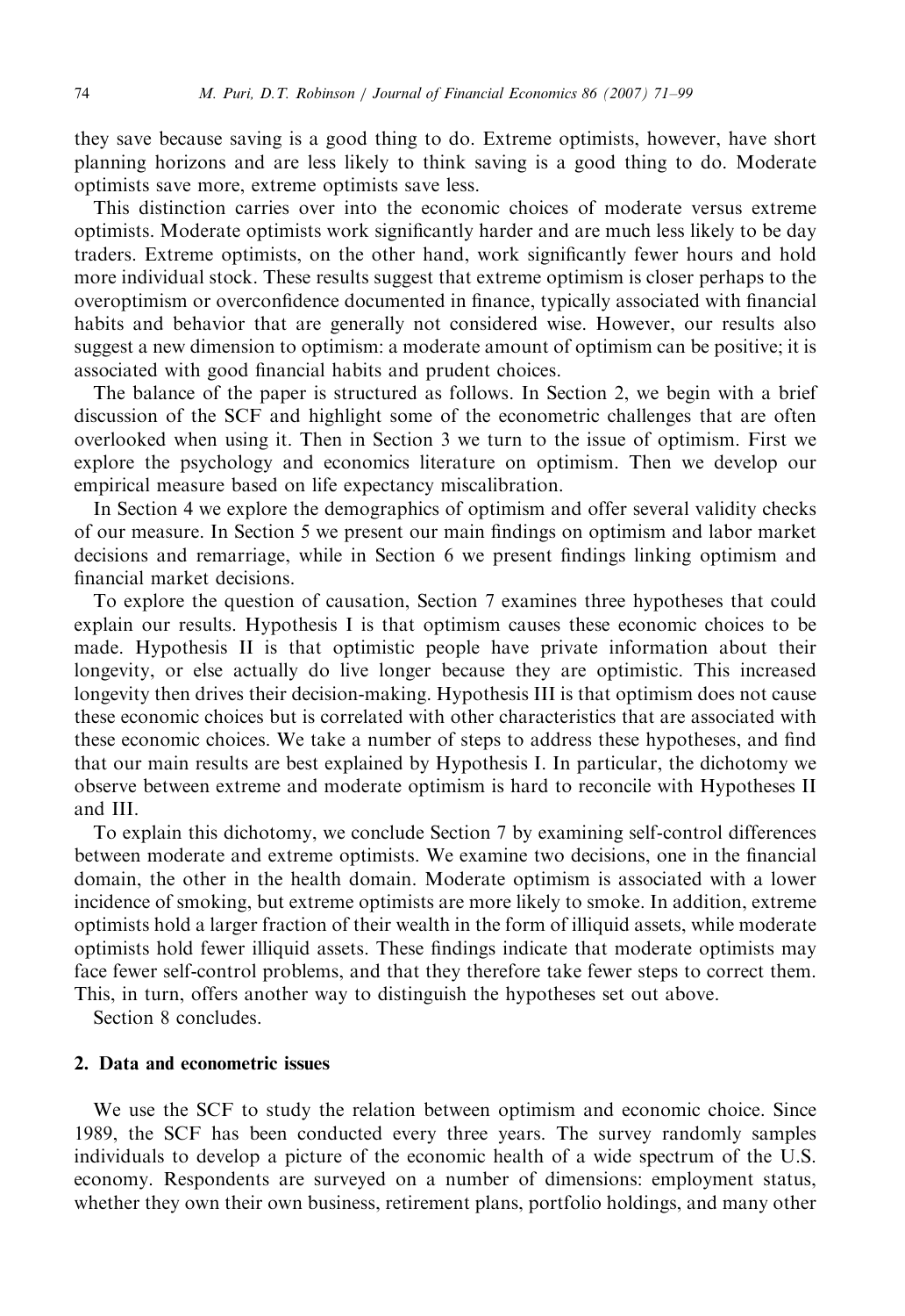facets of financial life. And in recent years, the survey has begun to ask respondents about their beliefs regarding the outlook of the economy, their life expectancy, and attitudes toward risk, making it an ideal vehicle for observing the relation between attitudes and economic choices.

To provide the most complete data possible to the research community, the SCF uses multiple imputation to correct for missing or sensitive data.<sup>2</sup> Correctly accounting for the effect of multiple imputation is often overlooked, but is critical for making appropriate statistical inference. To adjust our standard errors, we follow techniques described in [Montalto and Sung \(1996\)](#page-27-0) and [Little and Rubin \(1987\)](#page-27-0), averaging the standard errors from each imputation, plus adding on a term that accounts for the variation across implicates.<sup>3</sup> Thus, a multiple imputation-corrected standard error may be smaller than that obtained from a randomly chosen implicate (if the imputation of the data chosen produces large standard errors relative to the average across implicates, and the across-imputation variance were not too large). But it will always be larger than the standard error obtained by averaging the covariates across the imputations of the data before analysis (because doing so ignores across-imputation variance and may shrink within-imputation variance). All of the results in this paper are corrected for multiple imputation.

# 3. What is optimism?

## 3.1. Theories of optimism

The dispositional optimism literature pioneered by [Scheier and Carver \(1985\)](#page-27-0) and [Scheier, Carver, and Bridges \(1994\),](#page-27-0) views optimism as generalized positive expectations about future events. The central thesis here is that while optimistic bias may vary from one setting to the next [\(Weinstein, 1980\)](#page-28-0), dispositional optimism is a psychological trait that lies at the heart of an individual's outlook on life in general.

There is a large body of evidence in psychology and medicine that illustrates the power of dispositional optimism. For example, optimistic cancer patients face lower mortality risk ([Schulz, Bookwala, Knapp, Scheier, and Williamson, 1996](#page-27-0)), and they experience faster recovery after coronary artery bypass surgery than pessimists do ([Scheier, Matthews,](#page-27-0) [Magovern, Lefebvre, and Abbot, 1989\)](#page-27-0). They also adjust more smoothly to major life transitions like going to college [\(Aspinwall and Taylor, 1992\)](#page-26-0) or failure to achieve a desired pregnancy [\(Litt, Tennen, Affleck, and Klock, 1992](#page-27-0)).

The evidence in psychology suggests that one main channel through which dispositional optimism works is through developing coping habits or behavior that is more likely to lead to desired outcomes. Thus, optimistic people at risk for skin cancer are more likely to report use of sunscreen ([Friedman, Weinberg, Webb, Cooper, and Bruce, 1995\)](#page-27-0); optimistic coronary artery bypass patients are more likely than pessimists to be taking vitamins, eating low-fat foods, and to be enrolled in a cardiac rehab program five years after surgery. Similarly, optimists display better ability to cope with stressful life events such as

<sup>&</sup>lt;sup>2</sup>The exact multiple imputation procedures used by the Federal Reserve in the design of the SCF are described in great detail in a series of articles by Arthur Kineckell and other economists at the Federal Reserve. In particular, the interested reader should refer to [Kinneckell \(2000\)](#page-27-0) and the references therein.

Stata code for calculating imputation corrected standard errors is available from the authors at h[http://](http://faculty.fuqua.duke.edu/davidr/code/index.html) [faculty.fuqua.duke.edu/](http://faculty.fuqua.duke.edu/davidr/code/index.html)~[davidr/code/index.html](http://faculty.fuqua.duke.edu/davidr/code/index.html)).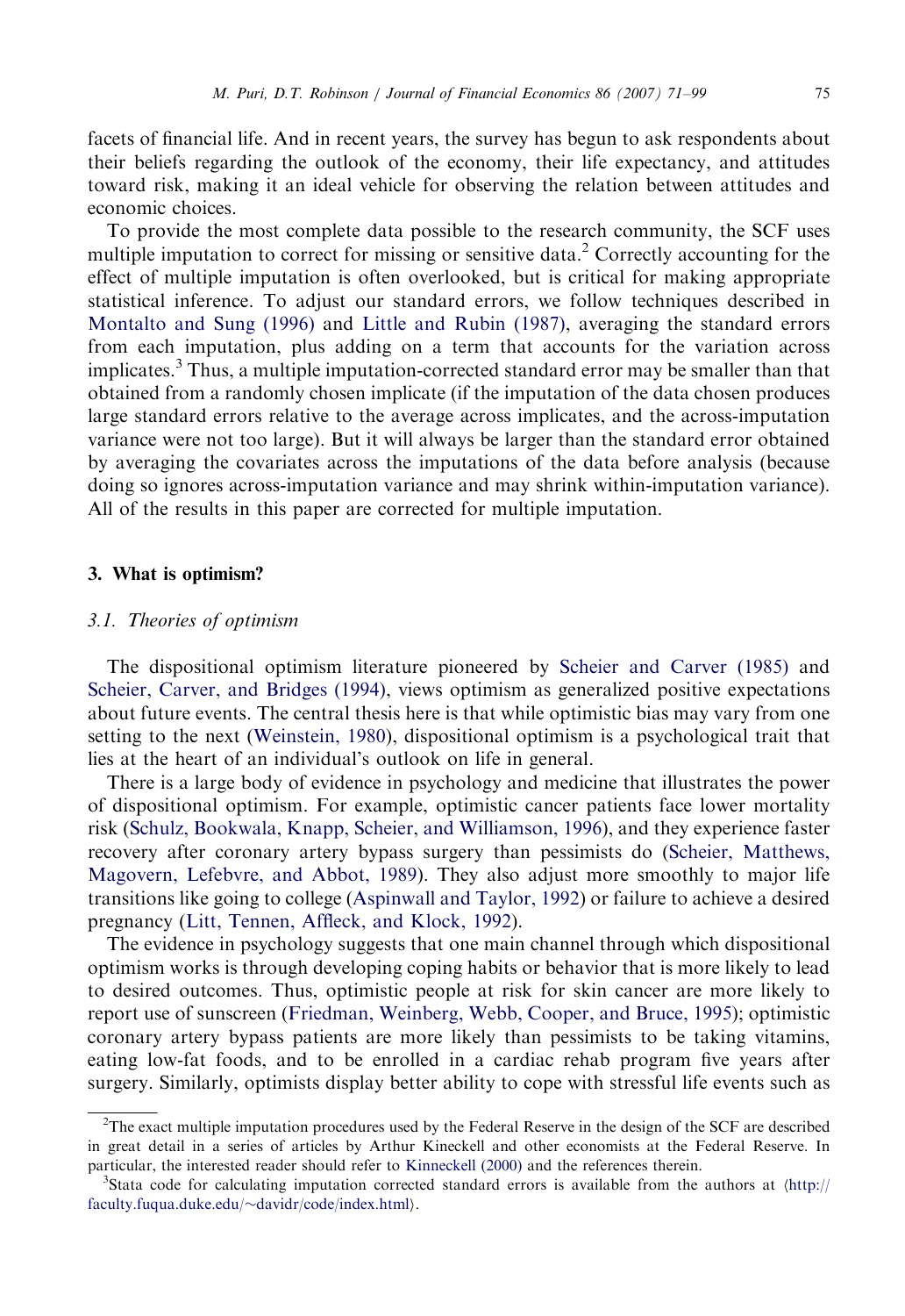transition to college (see references above). The bulk of the evidence suggests that the channels through which optimism works is through coping habits or behavior that is more likely to lead to desired outcomes. Some recent theoretical papers in finance suggest that mildly optimistic managers ameliorate manager-shareholder conflicts [\(Hackbarth,](#page-27-0) [2004](#page-27-0)).

Dispositional optimism, and the larger literature in positive psychology pioneered by [Seligman \(2000\)](#page-27-0) of which it is a part, is not the only perspective psychologists have on optimism. In particular, the literature on optimistic bias—overestimates of the probability that a favorable outcome will occur, or underestimates that a negative outcome will occur—argues that overoptimism can be foolish, dangerous, and unhealthy. For example, [Weinstein \(1980\)](#page-28-0) and [Weinstein and Klein \(1996\)](#page-28-0) show that many people hold wildly miscalibrated beliefs about the personal risk they face with respect to illness and mishap. This line of thinking illustrates the dangers of extreme optimism, which may lead individuals to neglect taking basic precautionary measures.

This negative view of optimism squares with the economics literature's focus on related psychological concepts such as overconfidence (especially with regard to the likelihood of future events). The prevailing wisdom in economics is that optimism must lead to suboptimal decisions, and hence to lower utility. A large number of studies in finance either illustrate that various proxies for optimism lead to behavior that might not be rationally justified. For example, [Odean \(1998\)](#page-27-0) provides evidence on individual equity ownership, while [Arabsheibani, de Meza, Maloney, and Pearson \(2000\),](#page-26-0) [Bernardo and](#page-26-0) [Welch \(2001\)](#page-26-0), and [Coelho, de Meza, and Reyniers \(2004\)](#page-27-0) provide evidence on entrepreneurship.

Given that our empirical measure of optimism is rooted in the dispositional optimism literature, and that we relate this measure to economic decision-making, it is fair to ask how someone could be better off by holding systematically mistaken beliefs about the future. Economic theory only admits a narrow range of possibilities. One is laid out in [Brunnermeier and Parker \(2005\),](#page-27-0) where utility has an anticipatory component. In [Brunnermeier and Parker \(2005\)](#page-27-0), an individual may get greater overall utility if the anticipation of good things on the horizon outweighs the ex post mistaken actions to which these beliefs sometimes lead.

Another possibility is that optimism is a form of commitment in a game against a future version of oneself. This possibility is particularly amenable to the evidence on adopting good habits, since it suggests that optimism is a strategy that changes the calculus of taking repeated, small actions in preparation of a state of the world in the distant future. The optimist overweights this future state of the world, which raises the benefit of the small actions, but does not overweight it by so much that the future state appears inevitable, in which case no preparation is necessary.

A final possibility is that the observable data upon which people make everyday decisions underidentifies the decisions of interest, and therefore rationally admits multiple points of view. In such a world, individuals are free to choose from a set of possible distributions that are consistent with observables. An optimist would be someone who has a prior distribution that places the greatest weight on desirable outcomes and the least weight on unfavorable outcomes, conditional on the data. Such a person may be led by these beliefs to make decisions that are ex post utility enhancing. (See [Rigotti, Ryan, and Vaithianathan \(2004\)](#page-27-0) for a model of entrepreneurship along these lines.)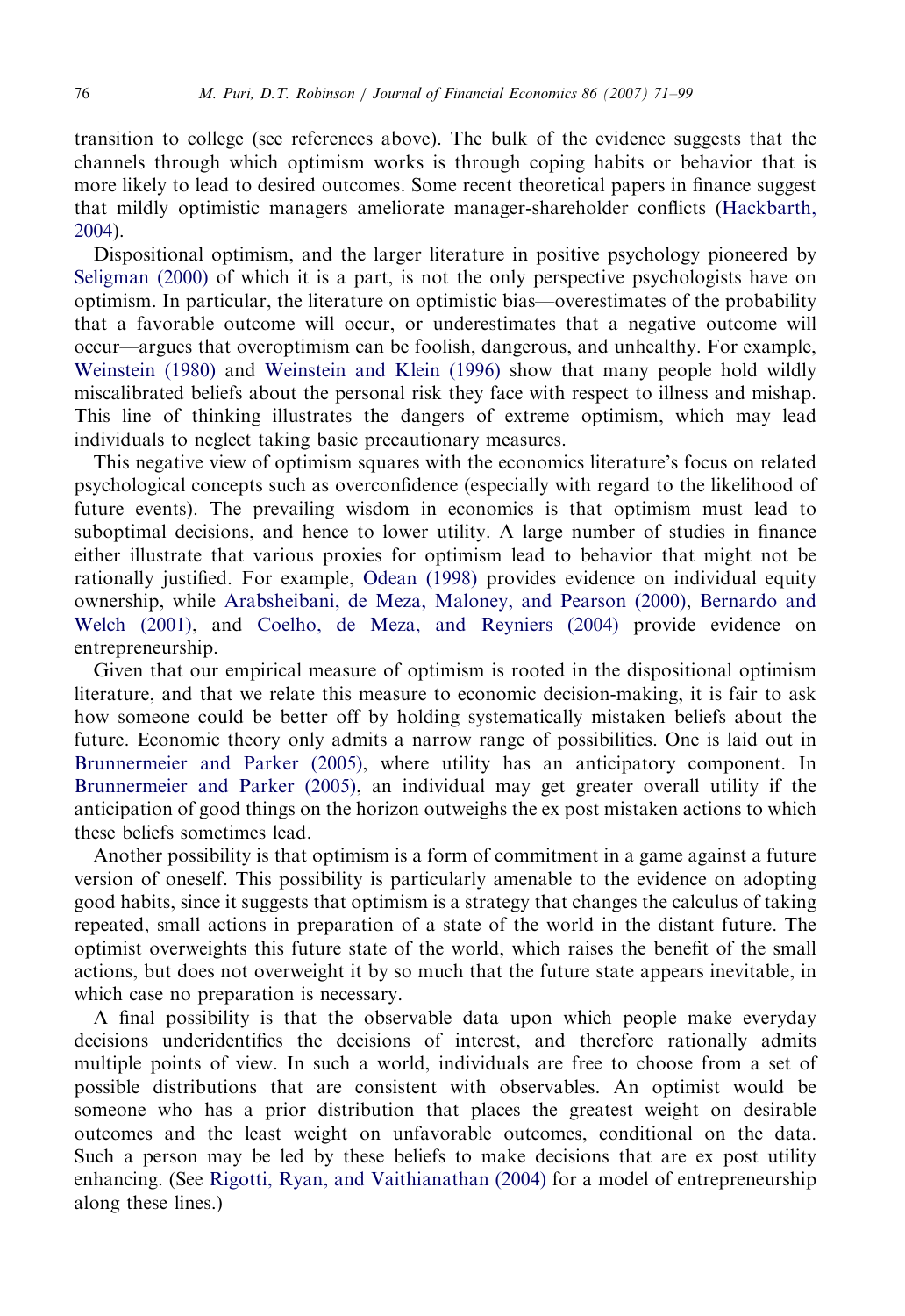#### 3.2. Measuring optimism

We use life expectancy miscalibration as our measure of optimism. This involves comparing respondents' self-reported life expectancy to that implied by actuarial tables. In this section, we provide the details behind that calculation.

Formally, let  $E_r(l|x)$  be the expected value of respondent is remaining life-span l conditional on a vector of personal characteristics x, taken under their subjective probability distribution, denoted by  $E_r(\cdot)$ . Similarly, let  $E_a(l|x)$  be the conditional expectation of l taken from an actuarial table. Our measure of optimism is then simply

Optimism<sub>i</sub> = 
$$
E_r(l|x) - E_a(l|x)
$$
. (1)

First we describe how the pieces of Eq. (1) are calculated or obtained. Then we study optimism in greater detail, exploring, in particular, whether the measure captures differences in expectations, or whether instead it mainly captures differences in individual characteristics that may be difficult to observe.

# 3.2.1. Self-assessments of life expectancy

Beginning in 1995, survey participants were asked the question ''About how long do you think you will live?" We use the answer to this question as our value for  $E_r(l|x)$ .

[Table 1](#page-7-0) tabulates responses to this question for each year of the survey. Each entry reports the fraction of the indicated survey year's responses that fell in that interval: e.g., in 1995, 22.41% of respondents answered that they expected to live to age X, where X is an integer between 80 and 84.

Respondents were allowed to report any positive integer, but there is clustering in the data around ages that are evenly divisible by five. Living to exactly 100 years old is also a fairly common response: about 8% of the sample in any given year expects to die at age 100.

## 3.2.2. Actuarial life expectancy

By itself, thinking that one will live longer does not constitute a valid measure of optimism, for an individual may have good reason to hold this view. Some individuals may be healthier than average, engage in fewer risky behaviors, or come from demographic groups pre-disposed towards greater longevity. The challenge is to correct for these measures so that the optimism measure simply measures miscalibration in beliefs.

We do this by consulting statistical tables that calculate expected mortality rates over a person's life span. These are commonly known as ''life tables'' in demography and forensic economics. Standard life tables are known as current life tables, since they are obtained by assembling a large sample of individuals running the gamut from very young to very old, rather than by following a particular cohort from birth to death.

We draw life tables from a number of sources to create the most accurate possible estimate of a respondent's lifespan. These are also reported in [Table 1.](#page-7-0) The last row of Panel A reports the distribution of the expected statistical age at death for the respondents in the SCF. The vast majority of the data cluster between 75 and 84 years of age. Partly, this arises because we are plotting the distribution of a mean: this is not the probability of dying between ages x and  $x + 5$ , but rather the fraction of respondents whose expected age at death falls between x and  $x + 5$ .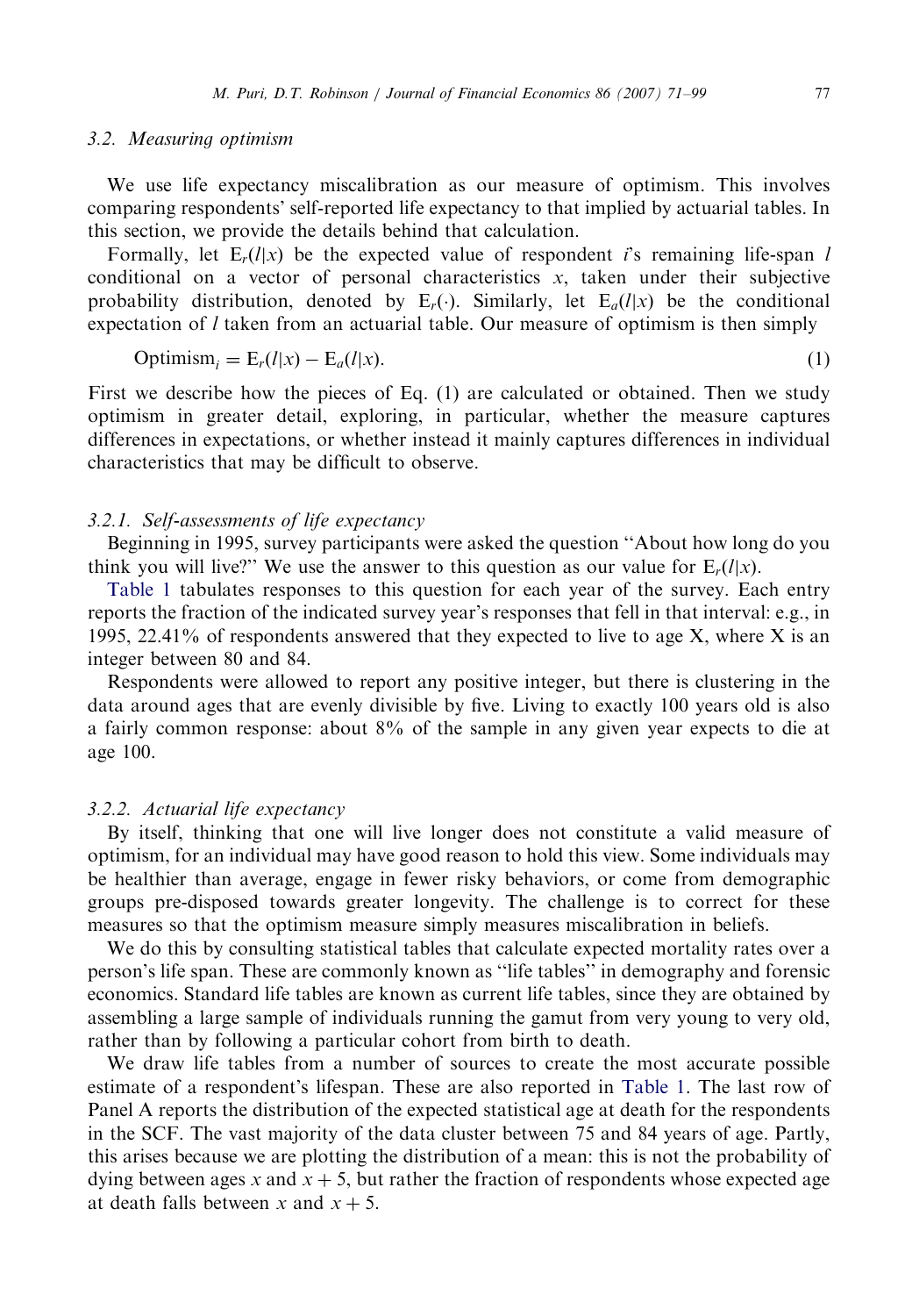<span id="page-7-0"></span>Life expectancy and life expectancy miscalibration

Panel A reports the frequency of respondents each year whose self-reported life expectancy falls into the particular age bin. The row labelled Total is the average across all three survey years. The row labelled Statistical provides the distribution of statistical life expectancies of the respondents. Panel B provides a summary of our optimism calculation with summary statistics broken down by gender. Panel C regresses self-reported life expectancy on statistical life expectancy, with and without additional controls for demographic characteristics.

| Panel A: Percentage of respondents with self-reported age at death |      |       |       |       |       |           |       |           |       |      |      |       |
|--------------------------------------------------------------------|------|-------|-------|-------|-------|-----------|-------|-----------|-------|------|------|-------|
| Survey:                                                            | <60  | 60–64 | 65–69 | 70–74 | 75–79 | $80 - 84$ | 85–89 | $90 - 94$ | 95–99 | 100  | >100 | Total |
| 1995                                                               | 2.73 | 3.15  | 4.7   | 12.14 | 14.28 | 22.41     | 14.64 | 11.9      | 4.62  | 8.76 | 0.67 | 100   |
| 1998                                                               | 2.59 | 2.56  | 3.65  | 11.66 | 13.62 | 21.07     | 17.59 | 12.82     | 4.76  | 79   | 1.79 | 100   |
| 2001                                                               | 1.86 | 2.48  | 3.97  | 10.42 | 12.79 | 22.43     | 16.06 | 15.37     | 4.32  | 8.59 | 1.71 | 100   |
| Total                                                              | 2.39 | 2.73  | 4.1   | 11.4  | 13.56 | 21.97     | 16.1  | 13.38     | 4.57  | 8.42 | -14  | 100   |
| Statistical                                                        | 0.00 | 0.00  | 0.00  | 3.80  | 54.85 | 29.95     | 8.63  | 2.37      | 0.40  | 0.00 | 0.00 | 100   |

Panel B: Calculating life expectancy miscalibration

|        |       | Life expectancy, based on age, gender, race: |            |          | Smoking/educ. corrected: |          |  |
|--------|-------|----------------------------------------------|------------|----------|--------------------------|----------|--|
|        | Age   | Self-reported                                | Life table | Optimism | $(\%)$ who smoke         | Optimism |  |
| Female | 51.24 | 82.76                                        | 82.17      | 0.59     | 26                       | $-0.33$  |  |
| Male   | 49.61 | 81.66                                        | 78.54      | 3.12     | 21                       | 2.00     |  |

Panel C: Self-reported =  $\alpha_0 + \alpha_1$ statistical +  $\alpha_2$ male +  $\alpha_3$ white +  $\alpha_4$ attended college

|          | Constant | Statistical | Male dummy | White dummy | Attended college |
|----------|----------|-------------|------------|-------------|------------------|
| Estimate | 23.76    | 0.73        |            |             |                  |
| (se)     | (0.02)   | (1.75)      |            |             |                  |
| Estimate | 5.12     | 0.99        | 3.14       | $-6.66$     | 1.67             |
| (se)     | (2.04)   | (0.03)      | (0.25)     | (0.32)      | (0.11)           |

The third column in Panel B, labelled life table, summarizes the mean life expectancy for respondents based on age-, gender-, and race-specific life tables obtained from the National Institutes of Health. Taking the difference between this and the respondent's self report results in a level of optimism recorded in column (4). Under this measure, the average optimism for females in the survey is about six months, whereas the average optimism for males is over three years. This difference is highly statistically significant, even controlling for multiple imputation.

Using age-, gender- and race-specific life tables helps to account for exogenous differences across individuals, but it still leaves this optimism measure open to many potential alternative interpretations. The most glaring alternative is that some individuals take better care of themselves, or are naturally healthier, and this is reflected in their selfassessments. To partially account for this, we make further corrections for whether a person smokes, and what their level of education is. Our smoking and education corrections follow [Richards \(1999\).](#page-27-0) Of course, this is only a partial adjustment; in Section 7 we address further alternatives in greater detail.

As column (5) indicates, women are more likely to smoke than men. About one-quarter of women in the SCF report that they smoke; only one-fifth of men do. We also know that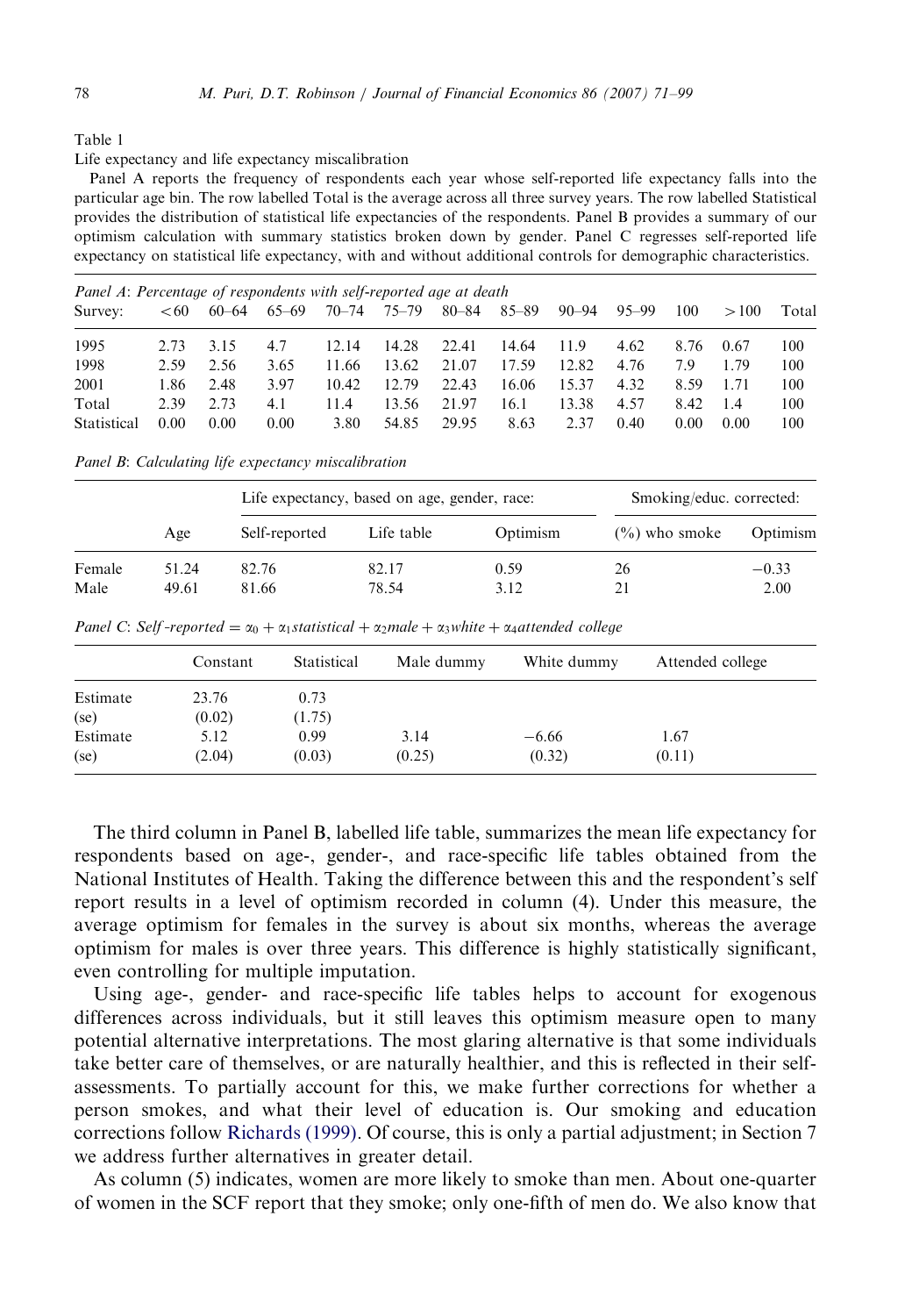education affects mortality risk ([Richards, 1999](#page-27-0)). Highly educated individuals tend to hold jobs with fewer occupational hazards; this translates into longer life expectancies.

To control for this effect, we made adjustments for a person's level of schooling following the tables in [Richards \(1999\)](#page-27-0). The effect of education differs across race and gender categories: in general, it has a stronger effect for blacks and hispanics than for whites, and a stronger effect for men than women, because men are more likely to find themselves in more dangerous jobs absent higher education. The smoking-corrected life expectancy is reported in column (6).

# 4. Understanding optimism

Our optimism measure differs substantially from measures used in prior work in behavioral economics and finance. For example, [Malmendier and Tate \(2005\)](#page-27-0) use the early exercise behavior of CEOs who hold stock options in their own firms as a proxy for overconfidence, which in their setting is closely related to optimism. [Jenter \(2005\)](#page-27-0) uses a manager's private portfolio trades to proxy for the manager's perceptions of his firm's mispricing. While these measures shed light on important economic questions, by their very nature they cannot be applied to questions that extend beyond CEO or managerial decisions to the everyday economic decisions made by individuals.

# 4.1. The demographics of life expectancy and optimism

To ensure that our empirical proxy captures optimism, we perform a variety of validity checks on our measure of optimism. In Panel C of [Table 1](#page-7-0) we regress the self-reported life expectancy on the statistical life expectancy plus controls to see if our measure is driven by extreme bias in an individual's beliefs.

The results from the first regression indicate that raising statistical life expectancy by one year raises self-reported life expectancy by roughly nine months, and that the average difference between the two is over 20 years. As we see from the second set of regression coefficients, however, this is largely driven by the fact that underlying demographics also vary when statistical life expectancy is varied. Holding constant gender, race, and education, statistical and self-reported life expectancy vary almost one-for-one. The constant term drops to only five years, with a standard error of two years.

In [Table 2](#page-9-0) we explore how demographics are related to optimism. Whereas the dependent variable in the previous regression was self-reported life expectancy, in this table it is our main optimism measure, the difference between self-reported and statistical life expectancy. Whites underestimate their life expectancy while males overestimate theirs. Education and self-employment increase optimism, but their economic impact is smaller than that of gender and race. Smokers are more pessimistic than is warranted by their smoking-adjusted life expectancy, while those respondents with still-living parents perhaps rightly are more optimistic about their life expectancy than others. Not surprisingly, selfreports of past income growth are positively related to optimism.

The  $R<sup>2</sup>$  from this regression is important in its own right. While the loadings on the demographics are easy to reconcile with common-sense explanations, it is important to note that these regressions explain at most around 11% of the variation in optimism. The vast majority of optimism is idiosyncratic to the individual respondent. This is important because it indicates that while there is a statistically reliable demographic component to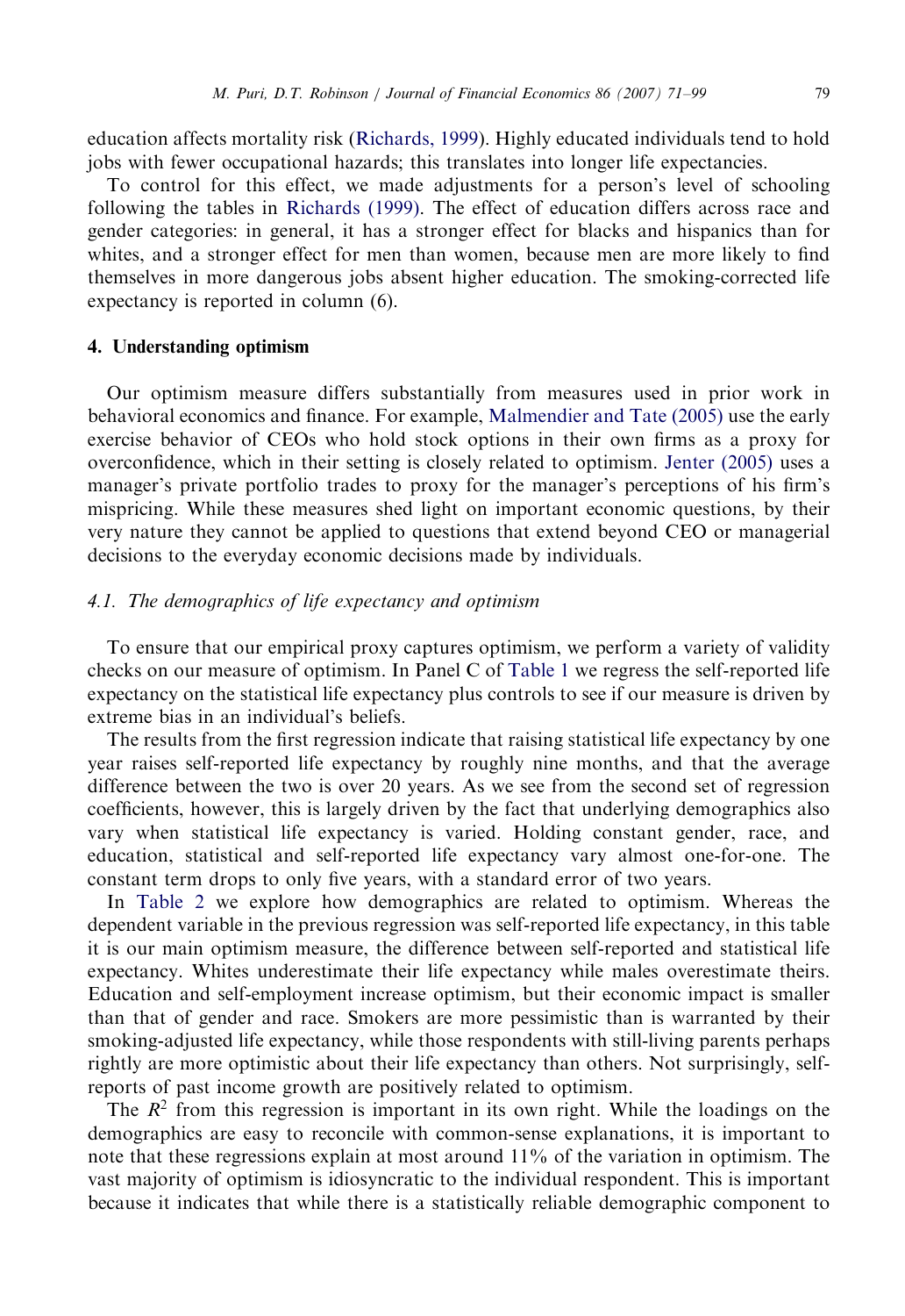<span id="page-9-0"></span>The demographics of optimism

Columns (1)–(4) report OLS point estimates of optimism on a constant term, dummies for white race, male gender, self-employment, smoking status, whether the respondents mother and father are still living, and whether income was reported to have grown over the last five years. Age at the time of survey, net worth, and educational status are also included. In columns  $(5)$ – $(8)$  the dependent variable is a dummy equaling one if the respondent expects economic conditions to improve over the next five years, and the point estimates are reported as marginal changes in the probability associated with the dummy equaling one. Thus, the scale of the point estimates is not comparable across the two sets of dependent variables, but the statistical significance is comparable. p-values are reported in brackets below point estimates and are corrected for multiple imputation.

| Explanatory    |         | Life expectancy miscalibration |         |         | Economy will improve |         |         |          |
|----------------|---------|--------------------------------|---------|---------|----------------------|---------|---------|----------|
| variable       | (1)     | (2)                            | (3)     | (4)     | (5)                  | (6)     | (7)     | (8)      |
| Constant       | 3.83    | 4.48                           | 2.58    | 2.35    | $-0.37$              | $-0.39$ | $-0.30$ | $-0.31$  |
|                | [0.00]  | [0.00]                         | [0.00]  | [0.00]  | [0.00]               | [0.00]  | [0.00]  | [0.00]   |
| White?         | $-6.56$ | $-6.63$                        | $-6.80$ | $-6.85$ | $-0.10$              | $-0.10$ | $-0.11$ | $-0.11$  |
|                | [0.00]  | [0.00]                         | [0.00]  | [0.00]  | [0.00]               | [0.00]  | [0.00]  | [0.00]   |
| Male?          | 2.85    | 2.55                           | 2.38    | 2.29    | 0.02                 | 0.02    | 0.024   | 0.02     |
|                | [0.00]  | [0.00]                         | [0.00]  | [0.00]  | [0.00]               | [0.01]  | [0.00]  | [0.01]   |
| Education      | 0.95    | 0.87                           | 0.51    | 0.45    | 0.40                 | 0.19    | $-0.01$ | $-0.13$  |
|                | [0.00]  | [0.00]                         | [0.00]  | [0.00]  | [0.03]               | [0.20]  | [0.50]  | [0.29]   |
| Age            |         | $-0.01$                        | 0.04    | 0.04    |                      | 0.01    | $-0.05$ | $-0.05$  |
|                |         | [0.02]                         | [0.00]  | [0.00]  |                      | [0.23]  | [0.04]  | [0.07]   |
| Net worth      |         | 0.01                           | 0.01    | 0.01    |                      | 0.02    | 0.02    | 0.03     |
|                |         | [0.00]                         | [0.00]  | [0.00]  |                      | [0.01]  | [0.00]  | [0.01]   |
| Self-employed? |         | 1.05                           | 0.64    | 0.54    |                      | 0.03    | 0.02    | 0.02     |
|                |         | [0.00]                         | [0.00]  | [0.01]  |                      | [0.00]  | [0.00]  | $[0.01]$ |
| Smoker?        |         |                                | $-6.53$ | $-6.45$ |                      |         | $-0.02$ | $-0.02$  |
|                |         |                                | [0.00]  | [0.00]  |                      |         | [0.00]  | [0.00]   |
| Father living? |         |                                | 2.49    | 2.49    |                      |         | $-0.01$ | $-0.01$  |
|                |         |                                | [0.00]  | [0.00]  |                      |         | [0.225] | [0.22]   |
| Mother living? |         |                                | 1.42    | 1.40    |                      |         | $-0.01$ | $-0.01$  |
|                |         |                                | [0.00]  | [0.00]  |                      |         | [0.16]  | [0.15]   |
| Income grew    |         |                                |         | 1.08    |                      |         |         | 0.02     |
|                |         |                                |         | [0.00]  |                      |         |         | [0.00]   |
| R-squared      | 0.040   | 0.047                          | 0.110   | 0.114   | 0.005                | 0.006   | 0.009   | 0.009    |

optimism, and that some amount of optimism may be attributable to past success, much optimism is unexplained. Therefore we are not simply repackaging demographic variables in a statistically convenient fashion in the analysis that follows.<sup>4</sup>

# 4.2. Optimism and macroeconomic beliefs

We compare our optimism measure to the survey respondent's assessment of future economic conditions to see if our measure of optimism correlates to generalized

<sup>4</sup> As a robustness check, in unreported tables we replace optimism with the regression error obtained from columns (3) and (4). All our main findings hold using either of these measures of ''unexplained optimism,'' the part of the main optimism variable that cannot be explained by demographics and income growth. This is discussed in greater detail in Section 7.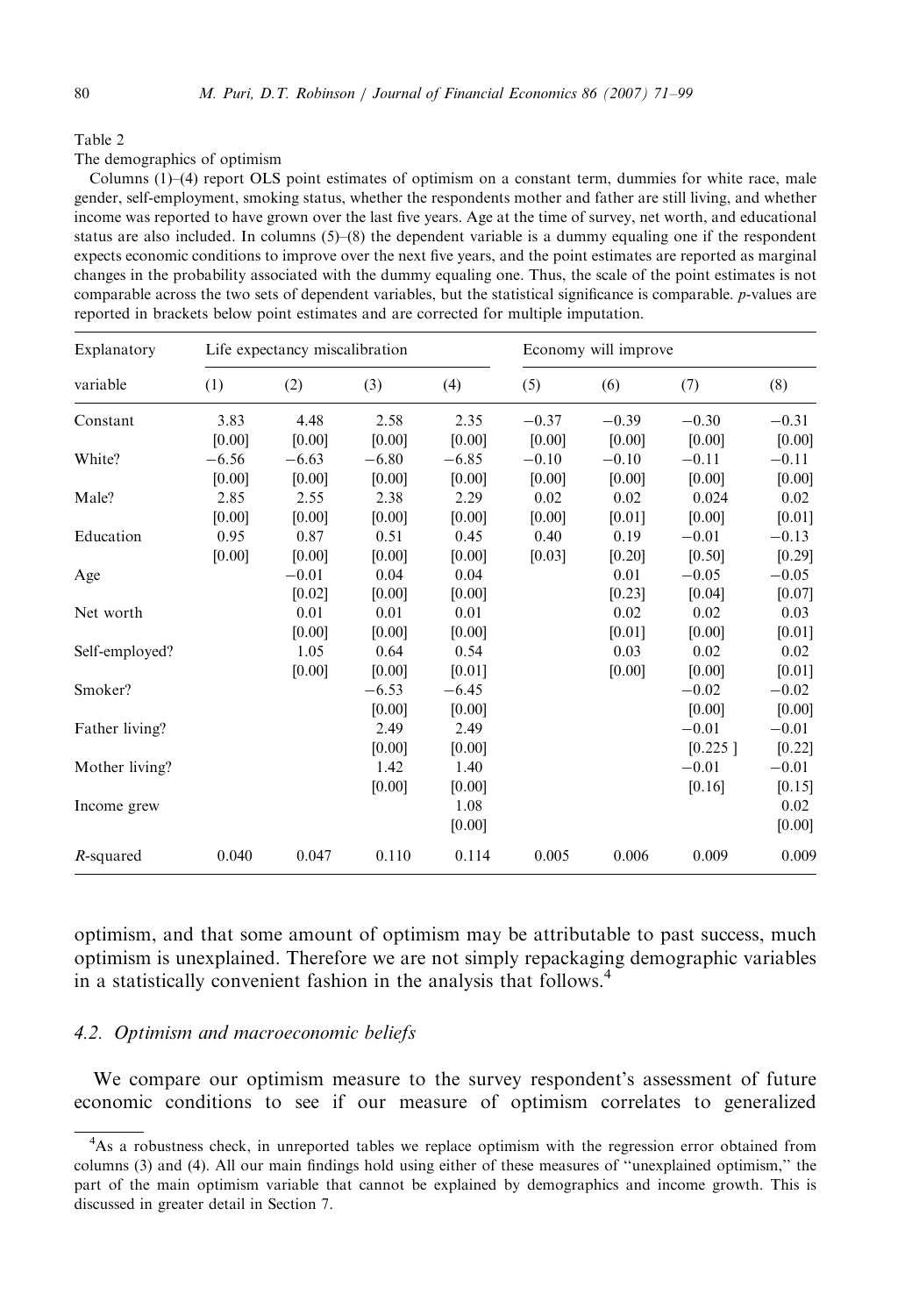<span id="page-10-0"></span>Optimism and economic outlook

Panel A reports the mean value of optimism grouped according to how respondents judge future economic conditions. In Panel B, this exercise is repeated based on whether the respondent thinks their own income will grow over the next year. Panel C reports the results of a regression of optimism on beliefs about future growth as well as an indicator for whether the respondent's income grew over the last five years and an indicator for whether the respondent expected economic conditions to improve.

#### Panel A: Overall economic outlook

| Economic outlook                                           |            | Mean optimism  |
|------------------------------------------------------------|------------|----------------|
| Economy will improve over next five years                  |            | 2.56           |
| Economy will stay the same                                 |            | 0.80           |
| Economy will get worse                                     |            | 1.19           |
| $t$ -test (improve vs. not improve)                        |            | 6.61           |
| Panel B: Personal economic outlook                         |            |                |
| Income not expected to grow next year                      |            | 0.64           |
| Income expected to grow next year                          |            | 3.31           |
| <i>t</i> -test (expected to grow vs. not expected to grow) |            | 10.22          |
| Panel C: Regression analysis                               |            |                |
| Independent variable                                       |            | Point estimate |
| Income expected to grow next year                          |            | 0.158          |
|                                                            | $p$ -value | [0.020]        |
| Income grew over the last five years                       |            | 0.147          |
|                                                            | $p$ -value | [0.020]        |
| Economy will improve                                       |            | 0.145          |
|                                                            | $p$ -value | [0.019]        |

expectations. The SCF asks respondents how they expect the economy to fare over the next five years. Respondents can answer that they think the economy will improve, will stay the same, or will get worse. The fraction reporting that the economy will improve declines from over one-third to less than one-quarter between 1992 and 1998, but improves in 2001. In contrast, between 35% and 40% of respondents in each survey report that conditions will get worse.

First, we perform Probit regressions in which the dependent variable is a dummy for whether the respondent thinks economic conditions will improve. This is reported in columns (5)–(8) of [Table 2](#page-9-0). The coefficient magnitudes are not immediately comparable to those reported in columns  $(1)$ – $(4)$ , but the signs of the coefficients indicate that demographic characteristics affect beliefs about macroeconomic conditions in the same way that they affect life expectancy miscalibration. Even though macroeconomic optimism is coarsely defined, the similarity across the columns of [Table 2](#page-9-0) provides some crossvalidation for the idea that life expectancy miscalibration captures dispositional optimism.<sup>5</sup>

Next, we turn to the relation between our measure of optimism and general economic expectations. In Panel A of Table 3, we report mean optimism for each answer to the

 $5$ We are grateful to the referee for suggesting this analysis.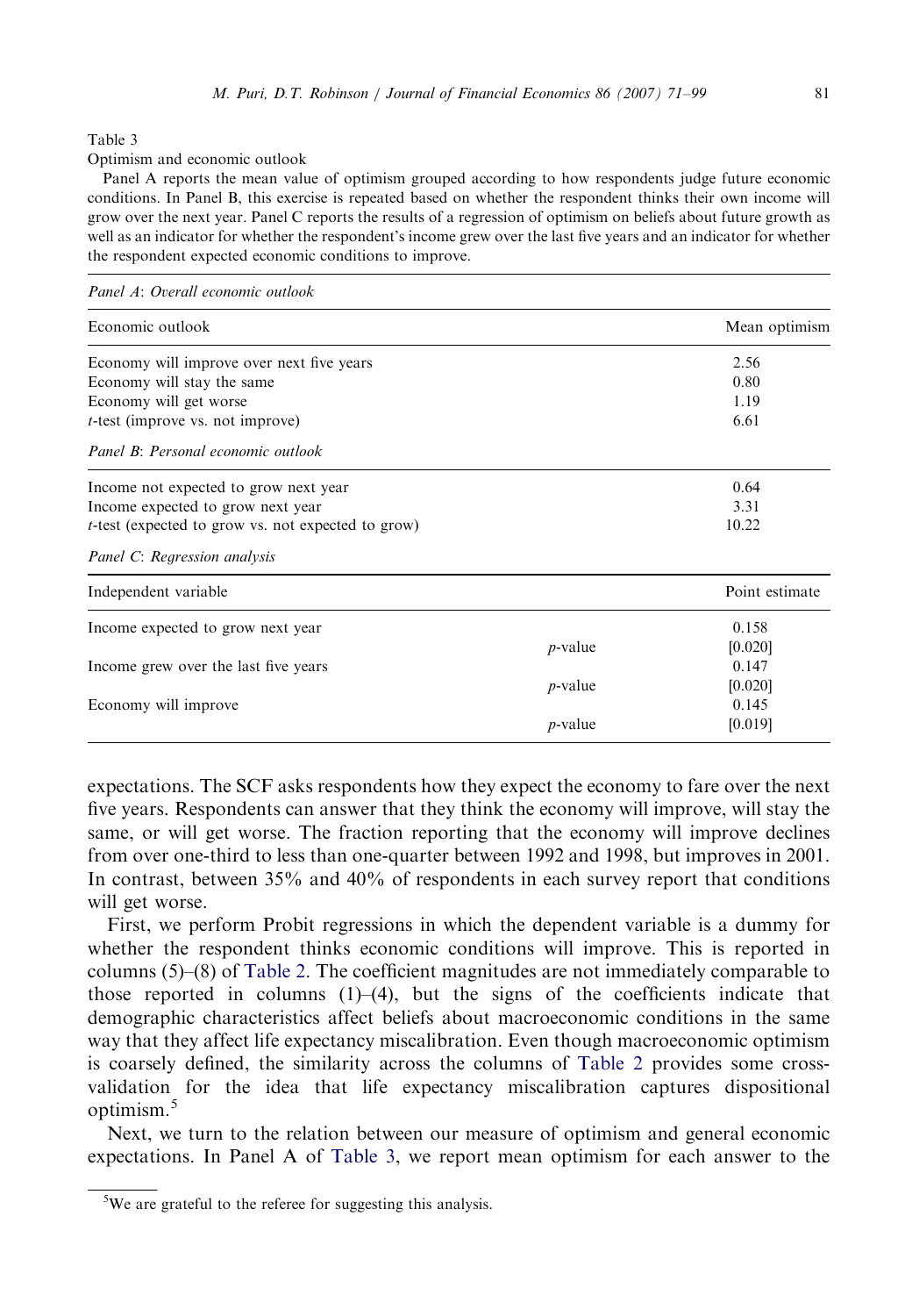question about economic outlook. The average optimism for respondents reporting that economic conditions will improve is more than twice that of the other groups. The null hypothesis that the ''conditions will improve'' group is equal to the other two groups is easily rejected, with a t-statistic of 6.61.

As another validity check we also compare our optimism measure to expectations of future income growth. The SCF asks respondents whether they expect their income to grow in the next year. This is reported in Panel B of [Table 3](#page-10-0). The mean optimism of respondents who expect income to grow in the next year is 3.31 years while the mean optimism of respondents who do not expect income to grow in the next year is only 0.64 years. In Panel C, we regress optimism on past income growth, expected future income growth, and a dummy for whether the respondent thinks the economy will improve. Each of the loadings is positive and highly statistically significant, which indicates that the relation between future expected income growth and our measure of optimism continues to be strong even after we control for past income growth and beliefs about the economy.

## 4.3. Optimism and risk-taking

Is optimism simply a proxy for risk taking? In order to assess this we use variables from the SCF that gauge respondents' attitudes toward financial risk. In each year of our sample, the SCF asked, ''Which of the statements on this page comes closest to the amount of financial risk that you and your (spouse/partner) are willing to take when you save or make investments?'' Respondents were allowed to choose between the following four answers: ''Take substantial financial risks expecting to earn substantial returns;'' ''Take above average financial risks expecting to earn above average returns;'' ''Take average financial risks expecting to earn average returns;'' ''Not willing to take any financial risks.''

The correlation between optimism and risk-taking is presented in the first row of correlations in [Table 4.](#page-12-0) Interestingly, while optimism is significantly related to attitudes toward risk, the correlation is low, less than 10%. We control for risk tolerance in all our regressions. The remainder of the table presents raw correlations between optimism and the key variables of interest that we pursue throughout the remainder of the paper. With the exception of the day-trader dummy, discussed in [Section 7,](#page-17-0) each of the raw correlations is positive and highly statistically significant.

In the remainder of the paper, we use optimism as an explanatory variable in a range of economic settings, controlling for other variables that have already been shown to co-vary with optimism. To ease exposition, we re-scale optimism so that it is mean zero with unit variance. As we can see from the top portion of [Table 4,](#page-12-0) this involves subtracting off the mean value of optimism (1.31) and dividing by standard deviation (roughly ten years). While this makes interpreting point estimates in regression easier, it is intrinsically difficult to attach economic significance to the point estimates, because ultimately it is difficult to calibrate optimism in an economically meaningful way. Nevertheless, to ensure that our results are not being driven by measurement error related to unobserved health quality, in unreported tables we re-estimate all our results two ways, replacing optimism with the regression errors first from column (3) and then from column (4) of [Table 2.](#page-9-0) These regression errors capture the part of optimism that cannot be explained by demographics and income growth: these regression errors display an identical pattern across economic outlook categories, and to each of the key results that follow. These results along with our results on the correlation of our measure of optimism to a positive economic outlook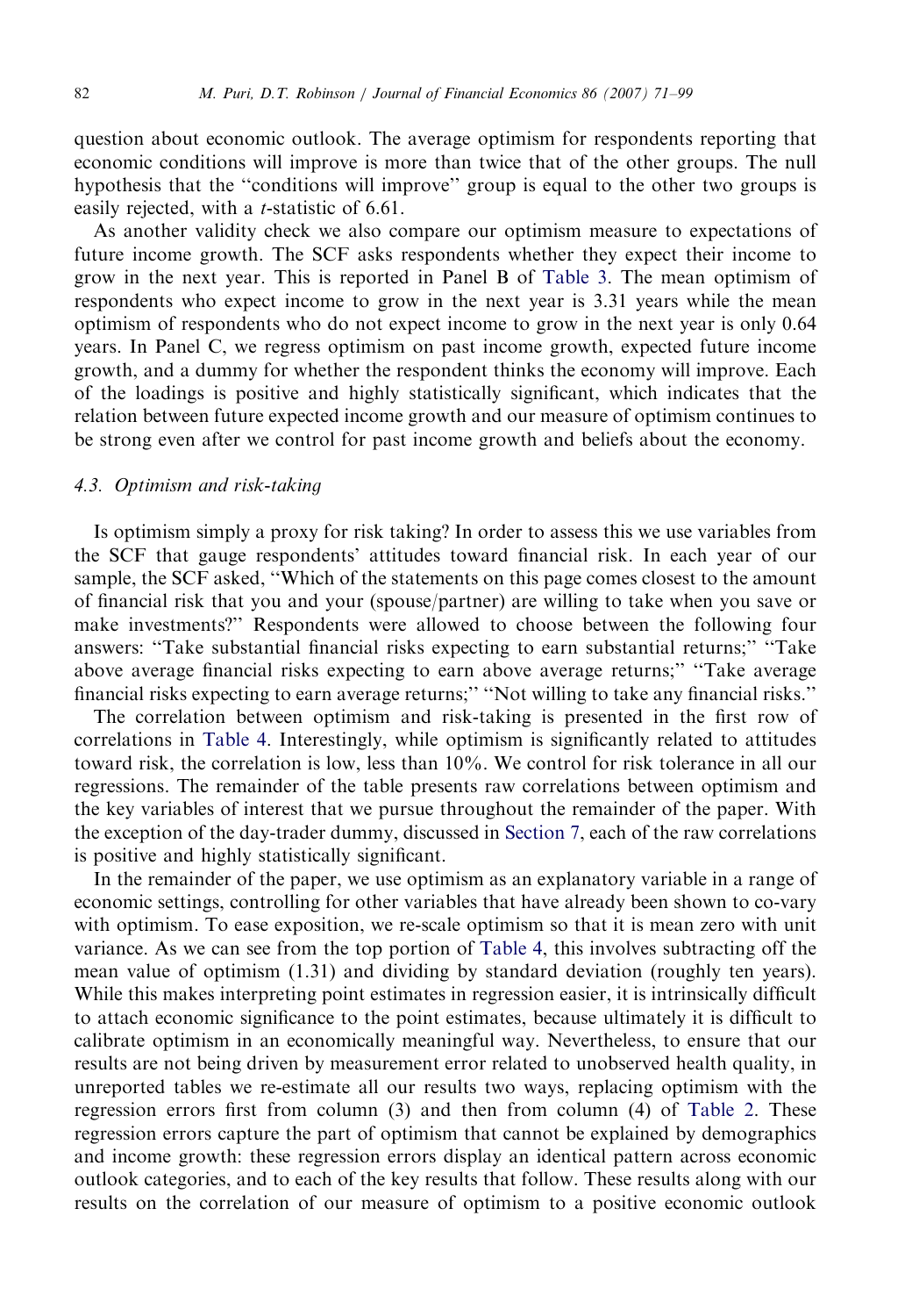<span id="page-12-0"></span>Univariate analysis of optimism and economic choice

This table presents the mean and standard deviation of life expectancy miscalibration along with the pairwise correlation of this variable with the key economic choices that are analyzed throughout the remainder of the paper. Willingness to take risk is the answer to the question ''How much financial risk are you willing to take?'' Answers range from ''Take substantial risk for substantial reward,'' to ''not willing to take any risk.'' Hours worked is the average number of hours worked per week over the last year. Remaining work life is the expected time to retirement. These are analyzed in [Table 5](#page-13-0). Married is a dummy for whether the respondent is married. This is analyzed in [Table 6](#page-16-0). The remaining variables are defined and analyzed in [Table 7](#page-17-0). For each variable, the first number is the pairwise correlation and the second number is the  $p$ -value associated with the null hypothesis that the correlation is zero.

|                                                         | Life expectancy miscalibration |
|---------------------------------------------------------|--------------------------------|
| Mean                                                    | 1.31                           |
| Std. dev.                                               | 11.56                          |
| Correlation with                                        |                                |
| Risk tolerance (willingness to take $x$ financial risk) | 0.094                          |
|                                                         | 0.0000                         |
| Average hours worked per week                           | 0.082                          |
|                                                         | 0.0000                         |
| Yrs. remaining work life                                | 0.1142                         |
|                                                         | 0.0000                         |
| Marital status                                          | 0.088                          |
|                                                         | 0.0000                         |
| Day trader dummy                                        | 0.0004                         |
|                                                         | 0.9622                         |
| Ratio of individual stock to total equity               | 0.0349                         |
|                                                         | 0.0007                         |
| Ratio of equity to total financial wealth               | 0.0759                         |
|                                                         | 0.0000                         |
| Bond ownership indicator                                | 0.0401                         |
|                                                         | 0.0000                         |
| Savings indicator                                       | 0.0823                         |
|                                                         | 0.0000                         |
| Wealth/income ratio                                     | 0.0206                         |
|                                                         | 0.0000                         |
|                                                         |                                |

suggests that our results are being driven by optimism rather than unobserved differences in health quality.

In addition, we perform an out of sample validity check on our life expectancy miscalibration measure by calibrating our measure against a standard psychometric test of dispositional optimism. This is detailed in [Puri and Robinson \(2006a\),](#page-27-0) in which a group of 80 MBA students at Duke University were administered a standard psychological optimism test, the LOT-R [\(Scheier, Carver, and Bridges, 1994](#page-27-0)). This test asks respondents to report how strongly they agree with statements like ''Overall, I expect more good things to happen to me than bad.'' Respondents were also scored on life expectancy miscalibration. The degree of life expectancy miscalibration varies strongly with the response to each question of the LOT-R, and in fact the raw correlation between the two measures is over 0.45, which is highly statistically significant. More importantly, it is robust to controls for demographics, sample selection, prior work experience, family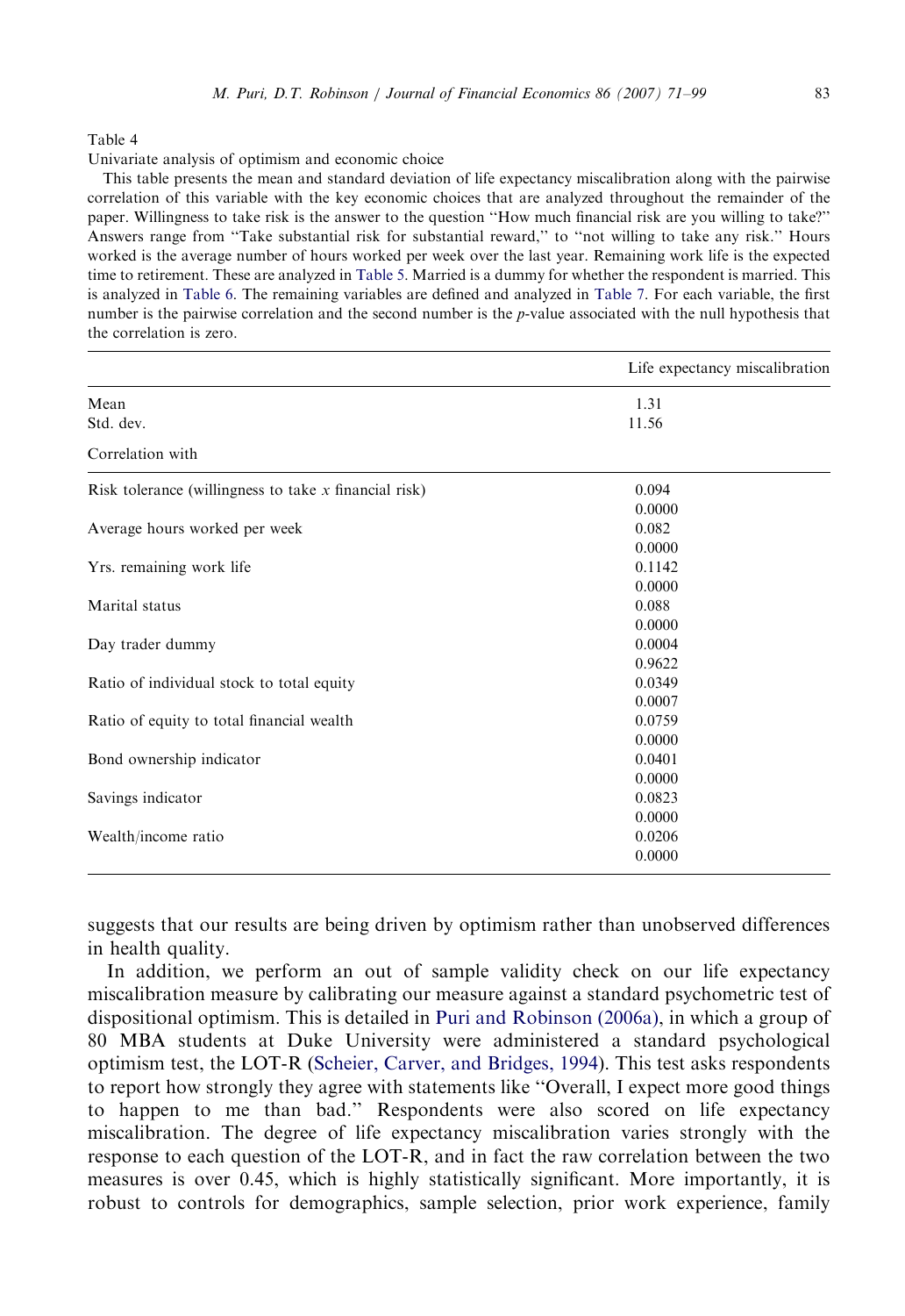<span id="page-13-0"></span>longevity, beliefs about health quality, and proxies for intelligence. These suggest that life expectancy miscalibration captures dispositional optimism as measured by psychologists to a large extent, and hence is a reasonable proxy for optimism.

## 5. Optimism and work/life choices

This section relates optimism to a variety of labor market decisions. First we examine how optimism relates to decisions about the labor/leisure tradeoff. Then we examine the relation between optimism and retirement decisions. Finally, we examine the relation between optimism and remarriage.

#### 5.1. Allocating time to work and leisure

A natural question is how optimism is related to work choices. Table 5 explores work and retirement choices with three sets of regressions aimed at understanding hours worked and attitudes toward retirement.

# Table 5

Work ethic and optimism

The first two columns report OLS point estimates and p-values. Hours worked is the number of hours worked in a typical year by the respondent in their current full-time job. The third and fourth columns report marginal probabilities from a Probit estimation. Never stop working is a dummy variable equaling one if the respondent answered that they never intended to retire. Coefficients in this column are reported as marginal probabilities. The fifth and sixth columns report point estimates from a censored OLS regression. Remaining work is the number of years the respondent expected to continue full-time work. Respondents who indicated they never intended to stop working are right-censored. A constant term is estimated in each model. p-values are reported in brackets beneath point estimates and control for multiple imputation.

| Explanatory variable | Dependent variable is |           |                    |           |                |           |  |  |  |  |
|----------------------|-----------------------|-----------|--------------------|-----------|----------------|-----------|--|--|--|--|
|                      | Hours worked          |           | Never stop working |           | Remaining work |           |  |  |  |  |
| Optimism             | 0.5128                | 0.4708    | 0.0092             | 0.0084    | 0.7876         | 0.7700    |  |  |  |  |
|                      | [0.0012]              | [0.0016]  | [0.0021]           | [0.0032]  | [0.0000]       | [0.0000]  |  |  |  |  |
| Age                  | $-0.6569$             | $-0.6872$ | $-0.0017$          | $-0.0021$ | $-0.7606$      | $-0.7746$ |  |  |  |  |
|                      | [0.0000]              | [0.0000]  | [0.0000]           | [0.0000]  | [0.0000]       | [0.0000]  |  |  |  |  |
| College              | 2.7007                | 1.4682    | 0.0120             | 0.0032    | $-0.2619$      | $-0.3780$ |  |  |  |  |
|                      | [0.0000]              | [0.0000]  | [0.0005]           | [0.1854]  | [0.1106]       | [0.0418]  |  |  |  |  |
| Excellent health     | 3.5682                | 2.3482    | 0.0229             | 0.0135    | $-0.1508$      | $-0.2083$ |  |  |  |  |
|                      | [0.0000]              | [0.0000]  | [0.0001]           | [0.0097]  | [0.3247]       | [0.2663]  |  |  |  |  |
| Male                 | 7.5242                | 5.1456    | 0.0391             | 0.0215    | 0.7435         | 0.5287    |  |  |  |  |
|                      | [0.0000]              | [0.0000]  | [0.0000]           | [0.0013]  | [0.0319]       | [0.0959]  |  |  |  |  |
| Net worth            | 0.0411                | 0.0151    | 0.0006             | 0.0005    | 0.0431         | 0.0402    |  |  |  |  |
|                      | [0.0000]              | [0.0010]  | [0.0000]           | [0.0000]  | [0.0000]       | [0.0000]  |  |  |  |  |
| Risk tolerance       | 2.3608                | 1.4304    | 0.0142             | 0.0070    | $-0.5131$      | $-0.5672$ |  |  |  |  |
|                      | [0.0000]              | [0.0000]  | [0.0000]           | [0.0180]  | [0.0068]       | [0.0034]  |  |  |  |  |
| White                | 4.0738                | 2.9806    | 0.0152             | 0.0046    | 1.2824         | 1.1429    |  |  |  |  |
|                      | [0.0000]              | [0.0000]  | [0.0601]           | [0.3182]  | [0.0097]       | [0.0188]  |  |  |  |  |
| Self-employed        |                       | 15.4835   |                    | 0.1214    |                | 1.4264    |  |  |  |  |
|                      |                       | [0.0000]  |                    | [0.0000]  |                | [0.0001]  |  |  |  |  |
| R-squared            | 0.3172                | 0.3931    | 0.0282             | 0.0523    | 0.1229         | 0.1238    |  |  |  |  |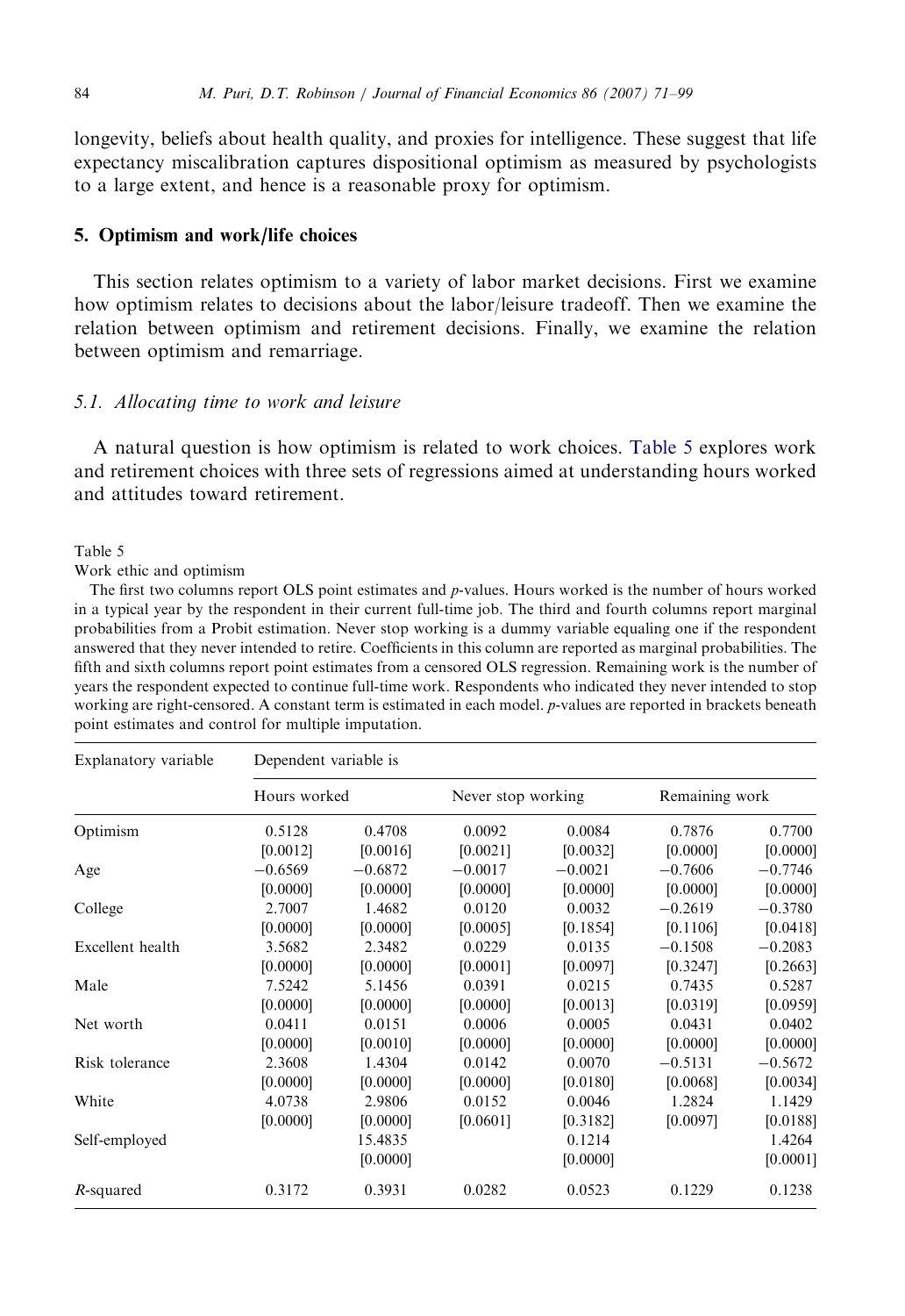The first pair of columns explores how attitudes relate to current hours worked. The data include all respondents, regardless of whether they are self-employed. The dependent variable is the response to a question in the SCF that asks respondents how much over the last year they worked in an average week. (Similar results obtain based on a question asking how much respondents had worked over the last few weeks, but the variance of this response was considerably higher.) As explanatory variables we include the respondent's age, their optimism, risk tolerance, net worth, and a dummy for whether they are selfemployed.<sup>6</sup> The *p*-values (reported in brackets below point estimates), as elsewhere, are adjusted for the effects of multiple imputation.

The first column indicates that both optimism and risk tolerance affect hours worked. More optimistic respondents work longer hours. This is consistent with the theoretical predictions of [Gervais and Goldstein \(2007\)](#page-27-0), who argue that optimists overestimate the marginal product of their labor and work harder, and [Chacko, Chowdhry, Cohen, and](#page-27-0) [Coval \(2004\),](#page-27-0) who also predict that optimists work harder.

The other variables in the first column indicate that respondents with greater risk tolerance work longer, and that higher net worth respondents work longer. Based on the results of the previous section, this is consistent with the interpretation that risk-takers with higher net worth are running (in the case of entrepreneurs) or involved with more complex organizations that are more demanding of their time. Younger respondents also work longer.

When we include a dummy for self-employment in column (2), we see a very large effect on hours worked. The data indicate that the self-employed work roughly 17 h/week longer on average than do non-entrepreneurs. This speaks clearly to the fact that the selfemployed derive nonpecuniary benefits from work. Nevertheless, this does not drive out the significance of optimism and attitudes toward risk. Even accounting for the fact that entrepreneurs work many more hours per week than the typical non-entrepreneur, more optimistic and more risk-tolerant individuals work more. [Bitler, Moskowitz, and Vissing-](#page-27-0)[Jorgensen \(2004\)](#page-27-0) show that more hours worked, or increased effort relates to better firm performance. Together with our results this suggests an empirical relationship between optimism and firm performance.

# 5.2. Attitudes toward retirement

Not only do more optimistic and more risk-tolerant people work more each week, their total expected work-life is longer. This is illustrated in the remaining columns of [Table 5,](#page-13-0) which explore attitudes toward retirement.

To explore attitudes toward retirement, we use a question that asks respondents when they expect to stop working. Respondents were allowed to report the year in which they expected to retire, or they were allowed to respond ''Never stop working.''

The second pair of columns in [Table 5](#page-13-0) present regressions in which the dependent variable is a dummy for whether the respondent answered that they would never stop working. More optimistic people are more likely to report that they will work forever. Thus, not only do they work more currently, but they intend to continue doing so indefinitely. This works against the possibility that increased optimism leads to false beliefs about early retirement.

<sup>&</sup>lt;sup>6</sup>In alternative specifications available from the authors, we replace age with statistical life expectancy and obtain qualitatively identical findings. None of the variables of interest is sensitive to this specification choice.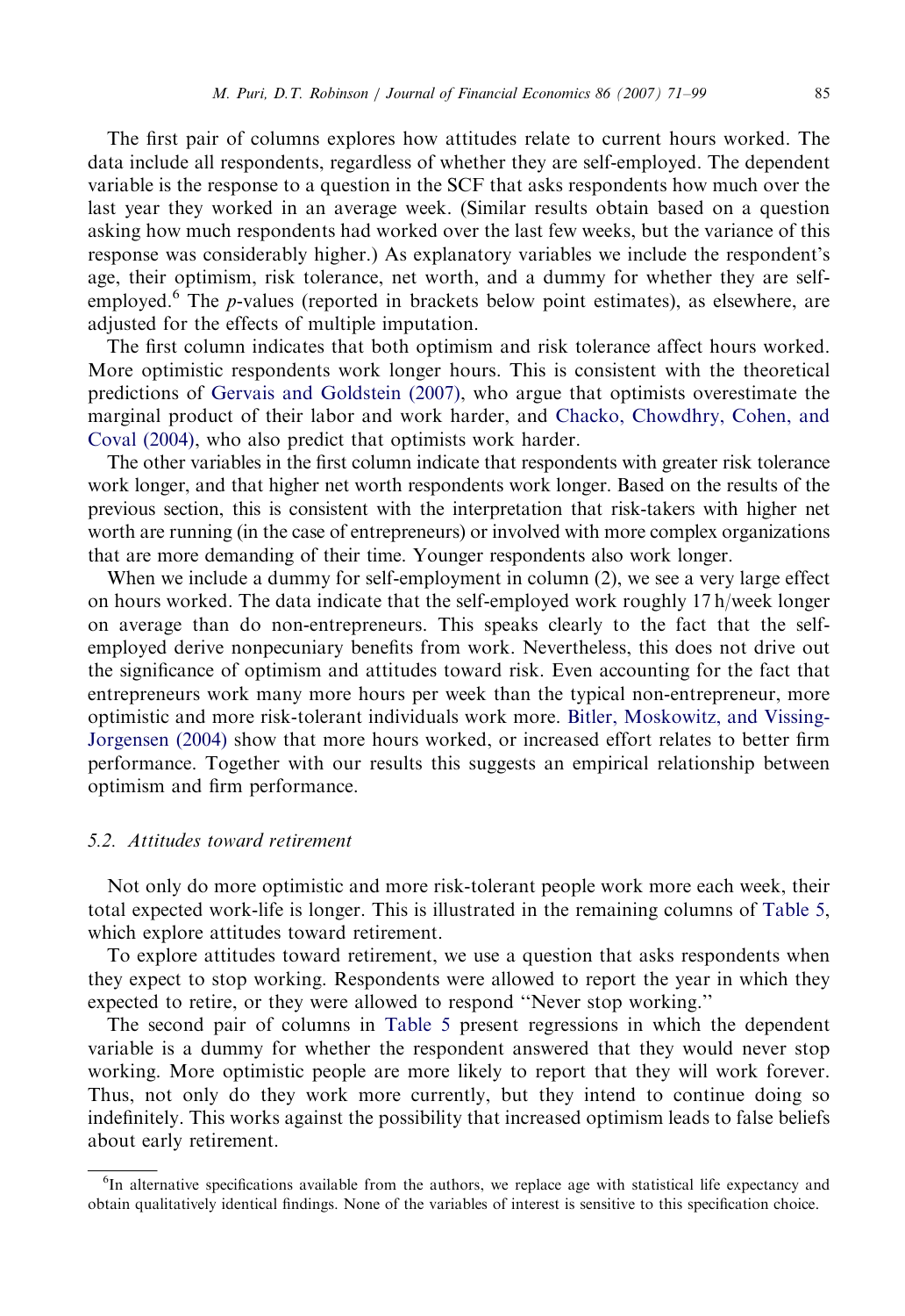Overall, age, risk tolerance, net worth, and self-employment explain the no-retirement decision in much the same way that they explain the allocation of time to current work. Younger respondents and respondents with greater expected longevity are more likely to report that they will work forever. Risk-tolerant and higher net worth individuals are also more likely to continue working indefinitely. The fact that net worth increases the probability of working forever speaks against common perceptions of retiring to a life of leisure after striking it rich. Being self-employed raises the probability of expecting to work forever by 17%. But in all cases the loading on optimism continues to be positive and significant.

The third pair of columns in [Table 5](#page-13-0) present censored regressions of the time to retirement on the same set of independent variables described above. Respondents who indicate that they expect to never stop working are treated as right-censored. Again, we see that more optimistic respondents report that they wish to work longer, controlling for age.

In sum, [Table 5](#page-13-0) establishes an important link between labor market participation (both in the short and long run) and optimism. We find strong evidence that more optimistic individuals work more, both now and in the future.

# 5.3. Optimism and remarriage

Samuel Johnson called remarriage the triumph of hope over experience. In this subsection we examine Johnson's hypothesis by exploring whether optimism is related to the decision to remarry.

To do this, we focus attention on the 4,795 respondents in the SCF who report that they have been divorced before. Within this subsample, we estimate Probits of the probability of being married as a function of optimism, risk tolerance, and key demographic variables. This is presented in [Table 6](#page-16-0).

The coefficients in [Table 6](#page-16-0) are reported as the marginal change in the probability of remarriage associated with a change in each independent variable. Since we know that there is a high degree of correlation between optimism, self-employment, and a series of demographic characteristics (white, male, college-educated), we include demographic controls in each of the regressions. As the figures illustrate, these controls have a large impact on the decision to remarry: being male as opposed to female raises the probability by over 70% in each of the specifications; being white as opposed to black or Hispanic raises it by over 6%. Being more educated also raises the probability of remarriage. Therefore controlling for these correlated factors is critical for establishing a link between life-style choice and optimism.

Column (1) of Panel B reports the effect of optimism on remarriage without additional controls. It shows that more optimistic respondents are much more likely to remarry. Across each specification, increased optimism raises the probability of remarriage. This effect holds regardless of the other variables included in the regression. Age, for example, has a positive effect on the rate of remarriage, as does self-employment, but including age and self-employment does not drive out the significance of the optimism measure.

Risk tolerance impacts the probability of remarriage even after controlling for demographic characteristics. Intuitively, since marriage is ultimately a matching problem, having a greater tolerance for risk could produce two effects. One, it could increase the probability of being remarried, since it could make a partner more willing to sign on to the uncertainties associated with the current match. On the other hand, it could make a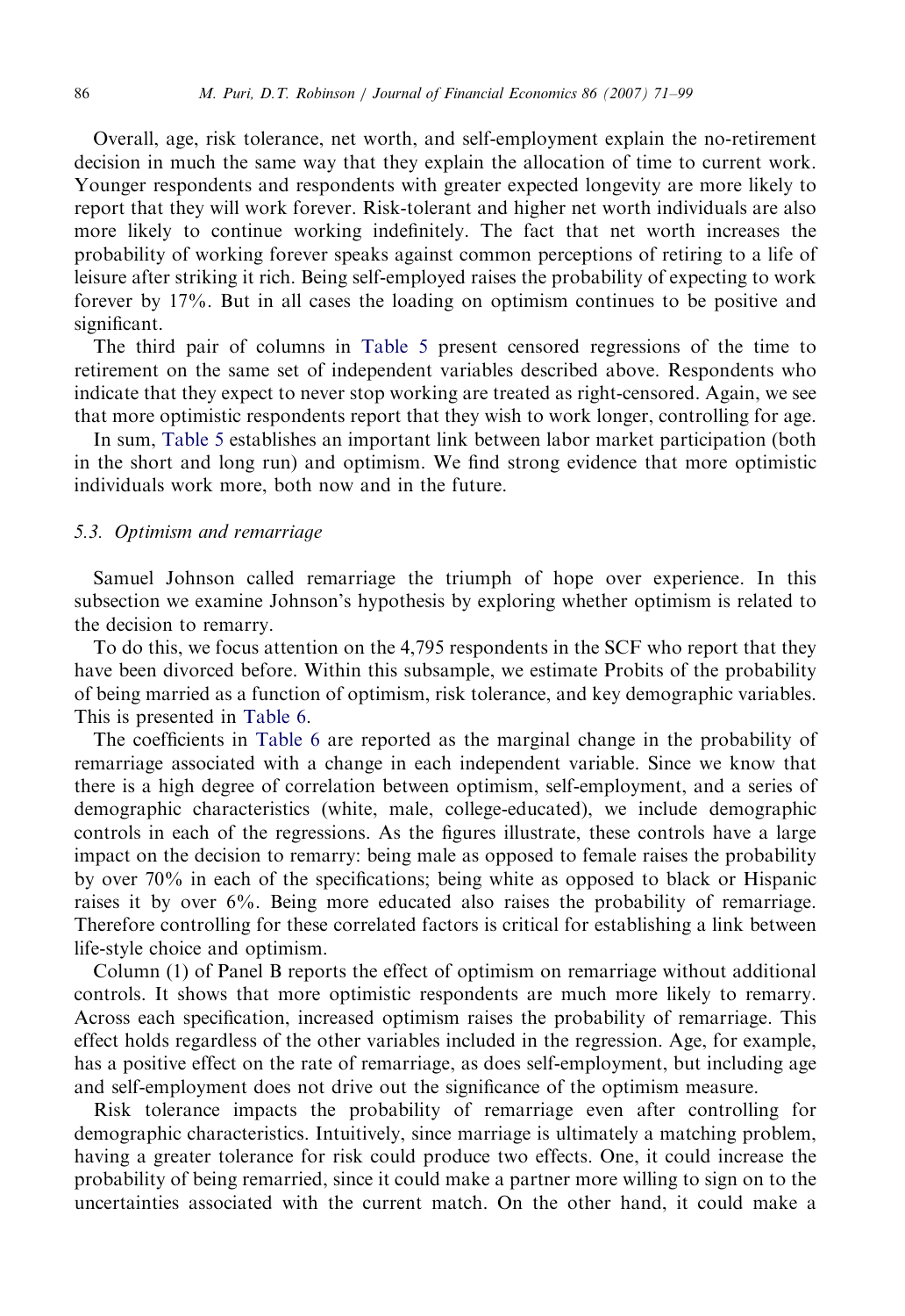<span id="page-16-0"></span>Marriage, divorce, optimism, and risk tolerance

This table restricts attention to the 4,795 individuals who report having been previously divorced and asks whether optimism determines whether they are remarried. Probit regressions are reported in which the dependent variable is one if the respondent is remarried, zero otherwise. Coefficients are expressed as marginal probabilities. A constant term is estimated in each model, but suppressed for brevity. Beneath each point estimate p-values are reported in brackets. These are based on standard errors corrected for multiple imputation.

| Explanatory variable |          | Dependent variable is 1 if remarried |          |          |          |
|----------------------|----------|--------------------------------------|----------|----------|----------|
|                      | (1)      | (2)                                  | (3)      | (4)      | (5)      |
| Optimism             | 0.0516   | 0.0531                               | 0.0486   | 0.0475   | 0.0422   |
|                      | [0.0000] | [0.0000]                             | [0.0000] | [0.0000] | [0.0000] |
| College              | 0.0429   | 0.0505                               | 0.0402   | 0.0356   | 0.0308   |
|                      | [0.0002] | [0.0000]                             | [0.0007] | [0.0026] | [0.0085] |
| Male                 | 0.7169   | 0.7190                               | 0.7195   | 0.7178   | 0.7182   |
|                      | [0.0000] | [0.0000]                             | [0.0000] | [0.0000] | [0.0000] |
| White                | 0.1459   | 0.1525                               | 0.1415   | 0.1367   | 0.1320   |
|                      | [0.0000] | [0.0000]                             | [0.0000] | [0.0000] | [0.0000] |
| Risk tolerance       |          | 0.0250                               | 0.0176   | 0.0213   | 0.0241   |
|                      |          | [0.0118]                             | [0.0580] | [0.0301] | [0.0175] |
| Age                  |          |                                      | 0.0038   | 0.0037   | 0.0037   |
|                      |          |                                      | [0.0000] | [0.0000] | [0.0000] |
| Self-employed        |          |                                      |          | 0.0439   | 0.0348   |
|                      |          |                                      |          | [0.0198] | [0.0550] |
| Net worth            |          |                                      |          |          | 0.0005   |
|                      |          |                                      |          |          | [0.0605] |
| Excellent health     |          |                                      |          |          | 0.0376   |
|                      |          |                                      |          |          | [0.0391] |
| R-squared            | 0.3999   | 0.4008                               | 0.4058   | 0.4064   | 0.4076   |

partner less willing to sign on to the current match, instead preferring the uncertainties of waiting for a better match to arrive. Empirically, we see that the first effect dominates, at least in our sample. Since we measure risk-taking in the domain of financial gambles, and optimism in the domain of life expectancy, these findings are interesting because they indicate that attitudes transfer from one domain to another.

## 6. Optimism and financial decisions

In this section, we turn from the labor market to the capital market. First we examine how optimism relates to a variety of portfolio choice decisions. Then we relate optimism to savings decisions.

#### 6.1. Optimism and portfolio choice

Portfolio choice provides another setting in which to gauge the economic effects of optimism. We calculate several measures of an individual's portfolio holdings. The SCF draws a distinction between equity holdings and overall financial wealth. This allows us to create two variables of stock ownership. The first is the ratio of stock wealth to total equity wealth. The second is the ratio of equity wealth to total financial wealth. Ownership in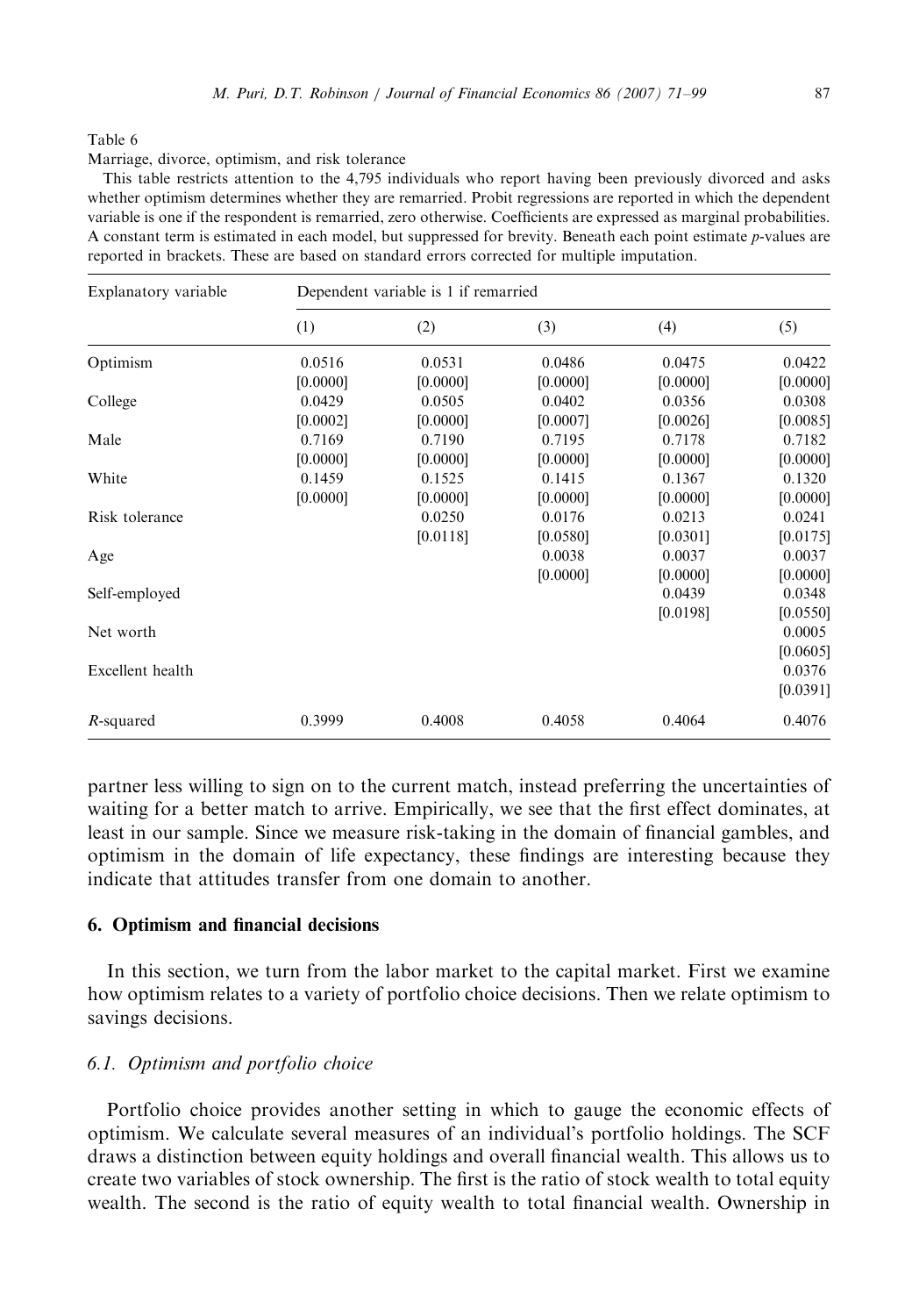<span id="page-17-0"></span>private equity investments is not included in either of these calculations, so these measures are not biased by correlations between optimism and self-employment (see [Puri and](#page-27-0) [Robinson, 2006b\)](#page-27-0).

To see if optimism is important for portfolio allocation, we first examine the fraction of individual stock assets to total financial assets. This is reported in Table 7. To rule out participation effects, we restrict the estimation to individuals who own some equity. (Optimism is highly significant for participation in the equity market.) Optimism is positive and significant.

The obvious alternative explanation for our findings on stock ownership is that optimistic people think they will live longer. Therefore they think they are further from retirement, all else equal, in which case our findings square with conventional advice offered by personal investment advisers (see also [Dybvig and Liu, 2004\)](#page-27-0). To guard against this possibility, the third column repeats the analysis but instead models the amount of equity assets as a fraction of total financial assets. In this specification, optimism is insignificant. Thus, optimism relates to how equity wealth is allocated between various

## Table 7

Optimism and portfolio choice

Stock/equity is the amount of individual stock (excluding stock held through mutual funds) as a fraction of the total equity portfolio. Equity/Fin. is the fraction of total equity to total financial wealth. Bond indicator takes on the value of one if the respondent owns tax-exempt, mortgage-backed, government, corporate, or foreign bonds. Day trader is a dummy for whether the respondent reported buying and selling stock on a daily basis. Savings indicator takes on the value of one if the respondent spends less than they earn in a typical year. Wealth/income is the ratio of financial wealth to annual income. A constant term is estimated in each equation but suppressed for brevity. In the day-trader regression, the dummy for white race predicts the outcome perfectly, and is dropped. pvalues are reported in brackets and are corrected for multiple imputation.

|                  | Explanatory variable Dependent variable is |           |           |           |                                                                                    |           |  |  |  |
|------------------|--------------------------------------------|-----------|-----------|-----------|------------------------------------------------------------------------------------|-----------|--|--|--|
|                  |                                            |           |           |           | Stock/equity Equity/fin. Bond indicator Day trader Savings indicator Wealth/income |           |  |  |  |
| Optimism         | 0.0228                                     | 0.0020    | $-0.0026$ | $-0.0011$ | 0.0217                                                                             | 2.2567    |  |  |  |
|                  | [0.0073]                                   | [0.567]   | [0.1422]  | [0.0149]  | [0.0000]                                                                           | [0.0222]  |  |  |  |
| Age              | 0.0156                                     | $-0.0001$ | 0.0032    | 0.0001    | 0.0020                                                                             | 0.4752    |  |  |  |
|                  | [0.0000]                                   | [0.534]   | [0.0000]  | [0.0000]  | [0.0000]                                                                           | [0.0000]  |  |  |  |
| College          | 0.0784                                     | 0.0323    | 0.0437    | 0.0016    | 0.0663                                                                             | 0.3743    |  |  |  |
|                  | [0.0000]                                   | [0.0000]  | [0.0000]  | [0.0004]  | [0.0000]                                                                           | [0.3987]  |  |  |  |
| Excellent health | 0.0250                                     | 0.0139    | 0.0285    | 0.0034    | 0.0646                                                                             | $-1.2940$ |  |  |  |
|                  | [0.0626]                                   | [0.033]   | [0.0000]  | [0.0002]  | [0.0000]                                                                           | [0.2901]  |  |  |  |
| Male             | 0.0234                                     | 0.1234    | 0.0294    | 0.0007    | 0.1520                                                                             | 2.3633    |  |  |  |
|                  | [0.1637]                                   | [0.310]   | [0.0000]  | [0.2559]  | [0.0000]                                                                           | [0.1902]  |  |  |  |
| Net worth        | 0.0017                                     | 0.0000    | 0.0007    | 0.0000    | 0.0029                                                                             | 0.5457    |  |  |  |
|                  | [0.0000]                                   | [0.625]   | [0.0000]  | [0.0019]  | [0.0000]                                                                           | [0.0000]  |  |  |  |
| Risk tolerance   | 0.0765                                     | 0.0592    | 0.0183    | 0.0022    | 0.0657                                                                             | 1.1672    |  |  |  |
|                  | [0.0000]                                   | [0.0000]  | [0.0000]  | [0.0000]  | [0.0000]                                                                           | [0.1893]  |  |  |  |
| Self-employed    | 0.1667                                     | $-0.0170$ | 0.0199    | 0.0018    | 0.0579                                                                             | 1.2817    |  |  |  |
|                  | [0.0000]                                   | [0.0130]  | [0.0000]  | [0.0203]  | [0.0000]                                                                           | [0.3095]  |  |  |  |
| White            | 0.2254                                     | 0.0388    | 0.0561    |           | 0.1525                                                                             | 5.3720    |  |  |  |
|                  | [0.0000]                                   | [0.008]   | [0.0000]  |           | [0.0000]                                                                           | [0.0708]  |  |  |  |
| $R$ -squared     | 0.0947                                     | 0.1654    | 0.2293    | 0.1137    | 0.1047                                                                             | 0.0225    |  |  |  |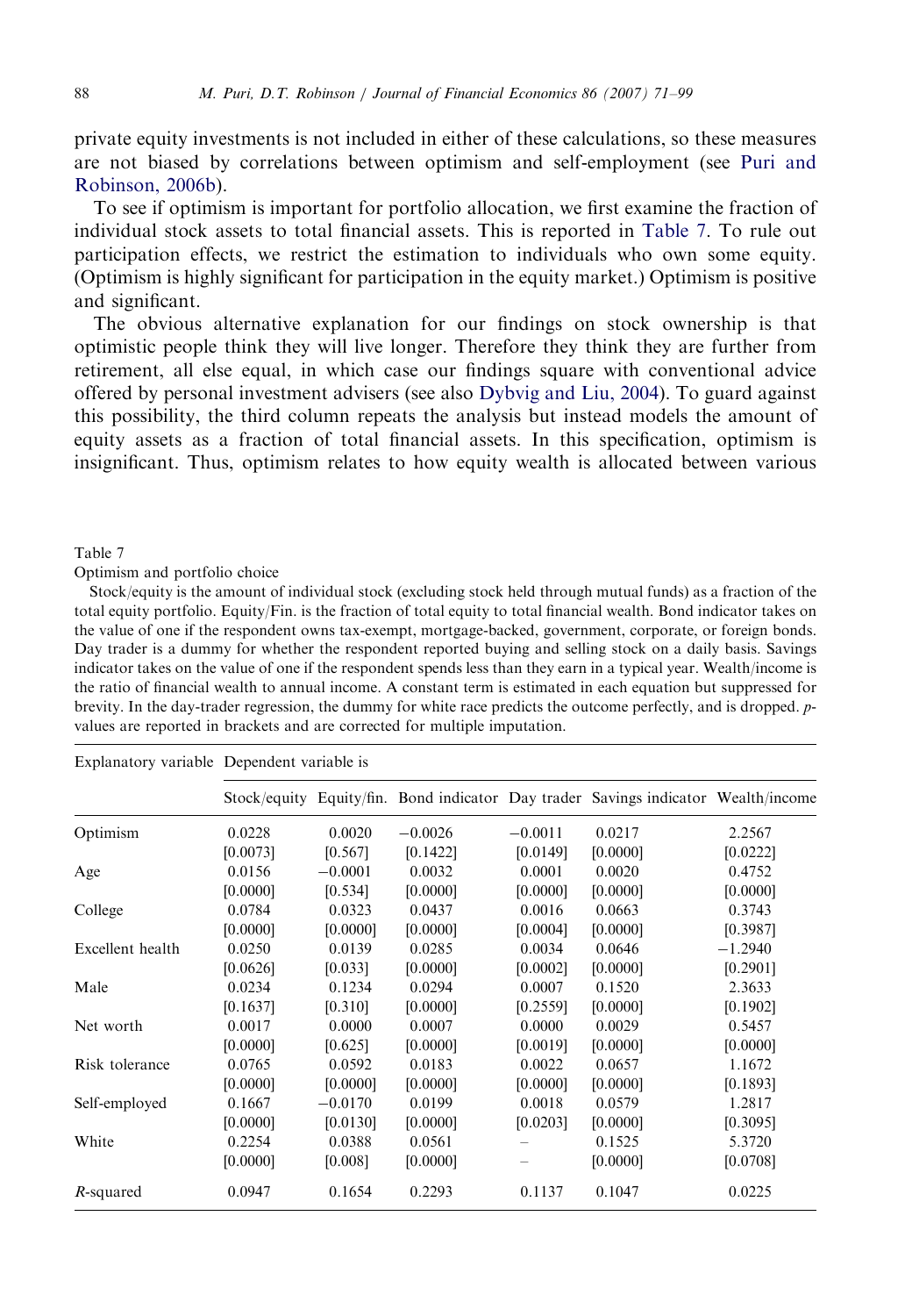equity instruments; but it is not related to the portfolio allocation decision along the equity/debt dimension.

Another alternative explanation is that optimism is capturing financial sophistication. To control for this, we replace the dependent variable with a dummy for bond ownership. The bond ownership dummy is one if the respondent owns mortgage-backed, tax-exempt, government, corporate, or foreign bonds. If optimism is simply capturing financial sophistication, we would expect bond ownership to load positively on optimism. On the other hand, if optimism is a manifestation of some deeper psychological phenomenon like self-attribution bias, then we would not necessarily expect more optimistic people to own more bonds.

These results are reported in the fourth column. The relation between optimism and bond ownership is negative rather than positive, but is insignificant. Moreover, in unreported regressions we show that optimism has no impact on the ratio of bond wealth to overall financial assets.

Next we explore whether this increased equity ownership points towards day-trading. To explore this possibility more directly, we explore information in the SCF that asks respondents about their frequency of stock trading. We label a respondent a day-trader if they report that they trade on a daily frequency. As seen in column six, optimistic people are less likely to be day-traders.

In sum, this section illustrates that more optimistic individuals are more likely to be ''stock-pickers'': that is, they are more likely to have equity invested in individual stocks, as opposed to mutual funds or other equity investment vehicles. Surprisingly, their portfolios are not more heavily tilted towards equity overall. Only the amount of equity allocated to individual stocks is higher. This puzzling fact speaks against the alternative explanation that we have merely captured differences in expected life-span; indeed, it suggests a tantalizing link between the optimism we are measuring and self-attribution bias. Our result on the lack of day-trading suggests however that other factors may be operating at the same time. We turn our attention to such factors in the final two columns of [Table 7.](#page-17-0)

# 6.2. Optimism and savings decisions

Next we turn to the relation between optimism and savings behavior. For this, we use the question in the SCF that asks ''Would you say that your spending exceeded your income, that it was about the same as your income, or that you spent less than your income?'' (question X7508). In the fifth column of [Table 7](#page-17-0), we report the results of a Probit regression in which the dependent variable is equal to one if the respondent reported spending less than their income.

We model the probability of saving as a function of optimism and the controls that we have used in our previous analysis.<sup>7</sup> A one-standard deviation shift in optimism increases the probability of savings by about 2%. In the final column of [Table 7,](#page-17-0) we regress the amount of savings, measured by the ratio of wealth to income, against these same variables. Optimism is statistically significant here also.

In general, the evidence in the final two columns of [Table 7](#page-17-0) indicates that optimists save more. But this evidence, coupled with the portfolio choice evidence, paints a complicated picture of optimism. Some of their decisions, like the decision to save, seem prudent, while

 $7$ Our results are robust to specifications that introduce nonlinearities in age.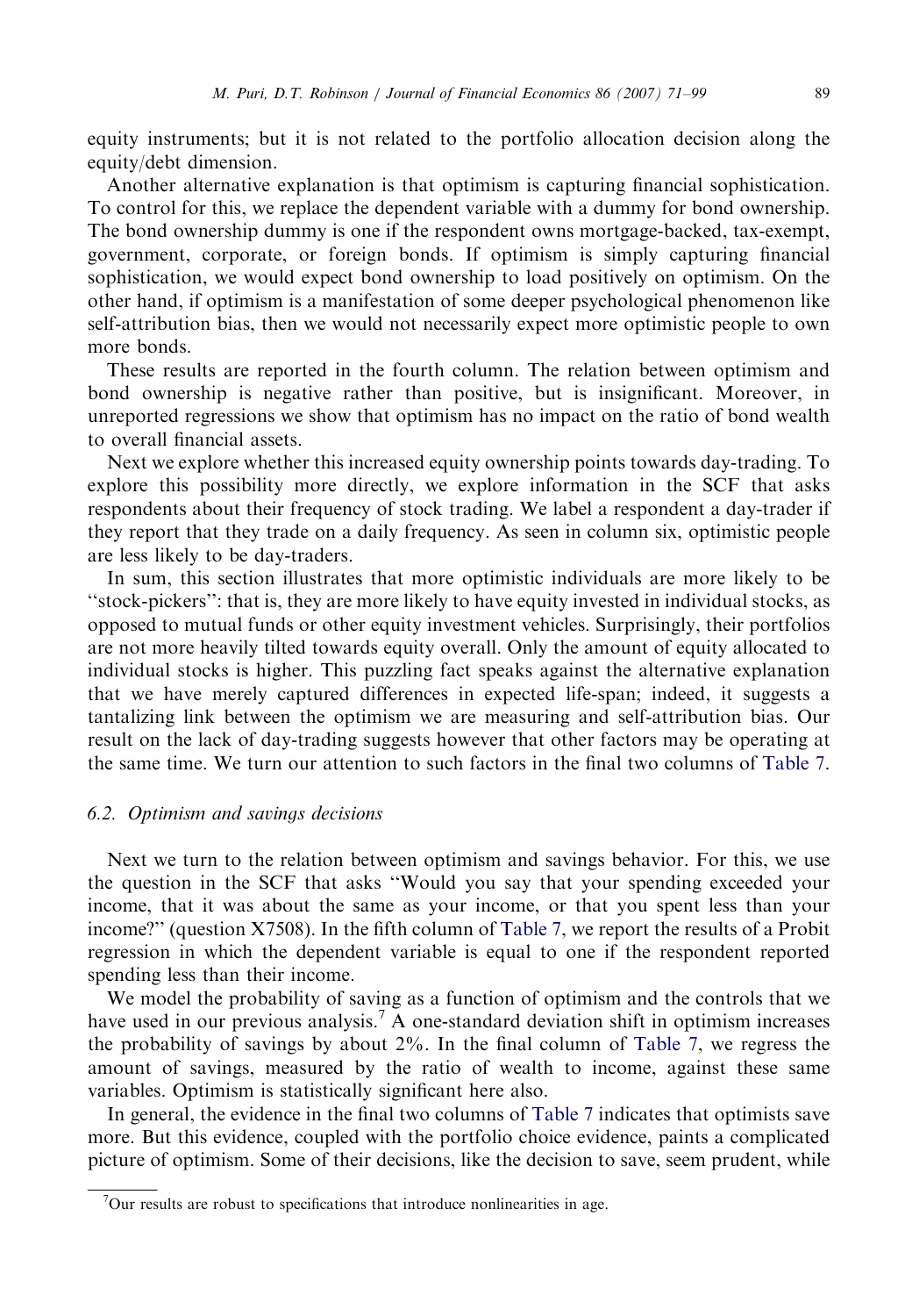other decisions, like picking individual stocks, seem potentially foolhardy. To explore these apparent contradictions more deeply, we next turn to hypotheses that help us to explain why optimism affects economic decision-making.

#### 7. Why does optimism relate to economic behavior?

The previous sections establish an empirical relation between optimism and both financial habits and economic behavior. Optimists display different behaviors and appear to hold different beliefs across a wide range of economic settings. Understanding the fundamental source of this relation is an important question for future research. Using the SCF, we are able to take some initial steps in this direction by conducting additional tests that explore a set of potential explanations for our findings.

# 7.1. Some exploratory hypotheses

To organize our tests, it useful to hypothesize potential explanations for our findings. We offer the following three hypotheses:

Hypothesis I: Optimism drives economic choices.

Hypothesis II: Optimistic people have private information about their longevity or actually do live longer because they are optimistic. Their actual longevity, which is rationally anticipated, drives the results, as opposed to optimistic attitudes.

Hypothesis III: Optimism is correlated with other characteristics that are associated with these economic choices.

Most explanations of our results can be fit under these three hypotheses. For example, the conjecture that successful people take certain observed actions and are also optimistic fits under Hypothesis III. A wide range of psychological channels could fall under Hypothesis I. For example, optimism could arise from self-attribution bias, overconfidence, or a variety of other channels.

We employ a number of approaches to determine which of these hypotheses best fit the data. First, we note that the results of [Puri and Robinson \(2006a\)](#page-27-0) favor Hypothesis I over the others, since those findings demonstrate a significant correlation between life expectancy miscalibration and other psychological measures of optimism, even controlling for factors that capture other explanations.

Second, in unreported regressions, we replicate our main findings using measures of unexplained optimism instead of the standard life expectancy miscalibration. For this we recover the residuals from both columns (3) and (4) of [Table 2](#page-9-0). These regression errors are, of course, the part of optimism that we cannot explain with observables that might otherwise be correlated with the outcomes of interest. We find that the main results in the paper carry through under this alternative measure of optimism. Thus, these results are generally supportive of Hypothesis I.

Third, consider some of our main results: our measure of optimism correlates well with standard psychometric tests (LOT-R) of dispositional optimism. It also correlates well with general positive expectations about the economy. This is hard to fit with both Hypotheses II and III. Even if the respondent rationally expected to live longer, as per Hypothesis II, it is far from clear why this should translate into thinking the economy would do well since private information about one's own life-span should not influence one's expectations of the economy. Similarly, it is hard to come up with a omitted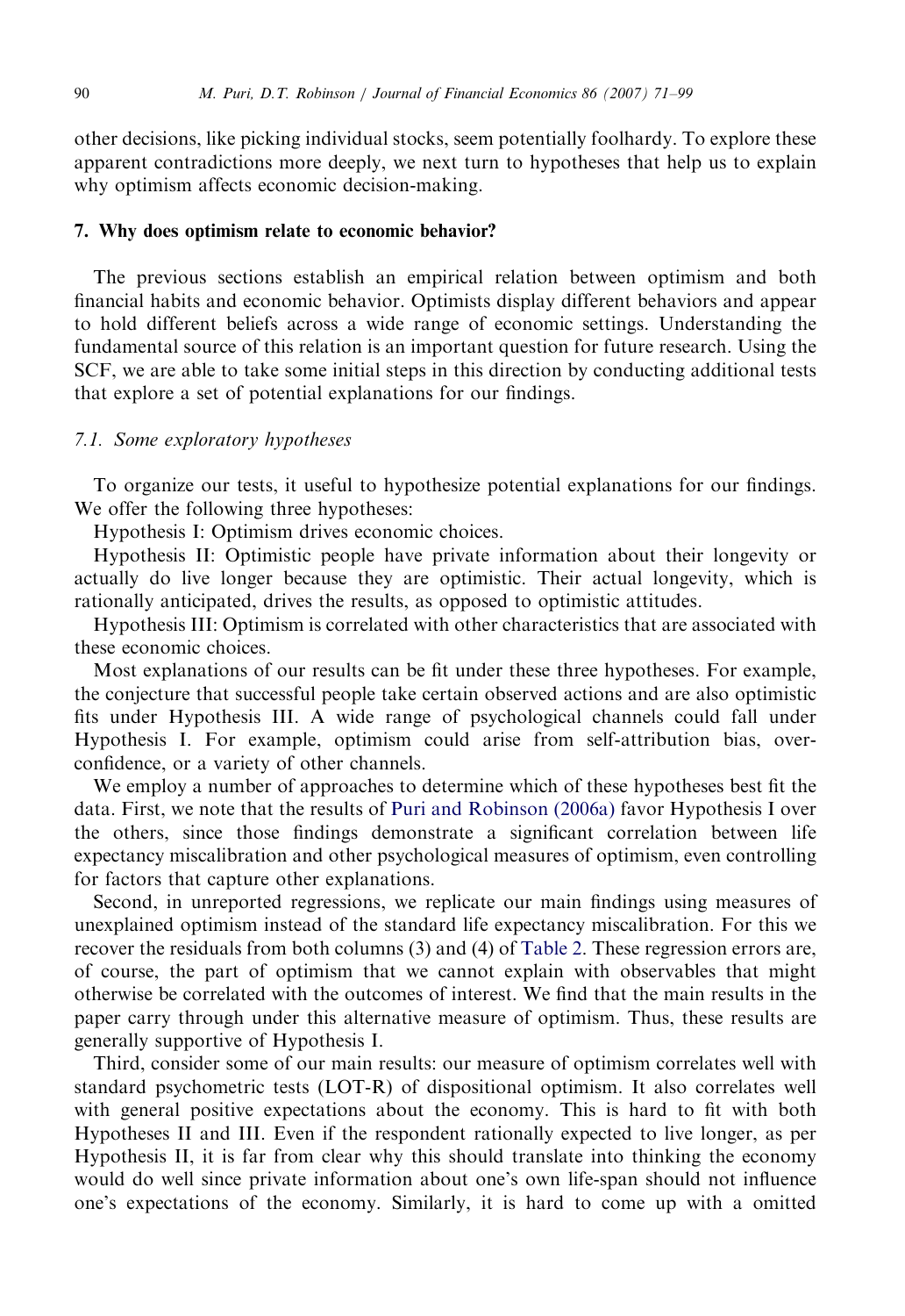characteristic that correlates to expecting to live longer and thinking that the economy will do well, which would be needed to support Hypothesis III.

We find optimism correlates to work choices, remarriage choices, and portfolio choices. These results could be characterized by Hypothesis I. Hypothesis II suggests that rather than optimism, actual expected longevity is driving these economic choices. Some of our results would also fit with Hypothesis II. This is true for the work choices, since longer expected life span can translate into working harder today. However, other measures of optimism that are unrelated to life span are also correlated with work choices. The raw correlation between optimism about economic conditions and years of remaining work is positive. Between expected future income growth and years of remaining work the correlation is roughly 0.10 and highly statistically significant. Other results are also inconsistent with Hypothesis II. In particular, optimism relates to how equity wealth is allocated between various equity instruments, but it is not related to the portfolio allocation decision along the equity/debt dimension. These findings are difficult to reconcile with mechanical relations between portfolio decisions and life expectancy.

Finally, in the next section we discuss tests that distinguish between extreme and moderate optimists. Extreme optimists have financial habits and display economic behaviors that differ markedly from moderate optimists. This dichotomy between moderate and extreme optimists is also difficult to reconcile with Hypothesis III since we would then need an omitted variable or factor that relates in the same way to expectations but differentially to financial habits and economic behavior.<sup>8</sup>

Ultimately, we have intriguing findings for which we can provide three explanations. Hypotheses II and III can characterize some of our findings but there are some results that are either inconsistent or do not square easily with these hypotheses. Coupling our main findings with our results on unexplained optimism, and pairing these with economic outlook and the observed dichotomy between moderate and extreme optimists, the bulk of the evidence seems to lean towards Hypothesis I.

# 7.2. Optimism and prudent decision-making

Given the schism that we trace in the psychology literature in Section 3 between optimistic bias and dispositional optimism, and the prevailing wisdom in financial economics, our findings immediately raise normative questions. In particular, this section is concerned with understanding whether the relation between optimism and economic choice that we document is further evidence of the benefits of optimism, as suggested by the positive psychology literature, or if instead the optimism we document is better described as imprudence.

Both the schism in the literature as well as the economic arguments for the benefits of optimism that we discuss in Section 3 suggest that a fruitful way to distinguish good optimism from bad is to consider the degree of life expectancy miscalibration. Our working hypothesis in this project is that modest amounts of optimism may be more likely to correlate with positive behaviors identified in the psychology literature, whereas extreme overoptimism may be more likely to correlate with the negative behavior identified in the economics literature.

<sup>&</sup>lt;sup>8</sup>Indeed, the observed nonlinearity in moderate versus extreme optimism makes alternate approaches such as an instrumental variables strategy for identifying exogenous variation in optimism particularly difficult.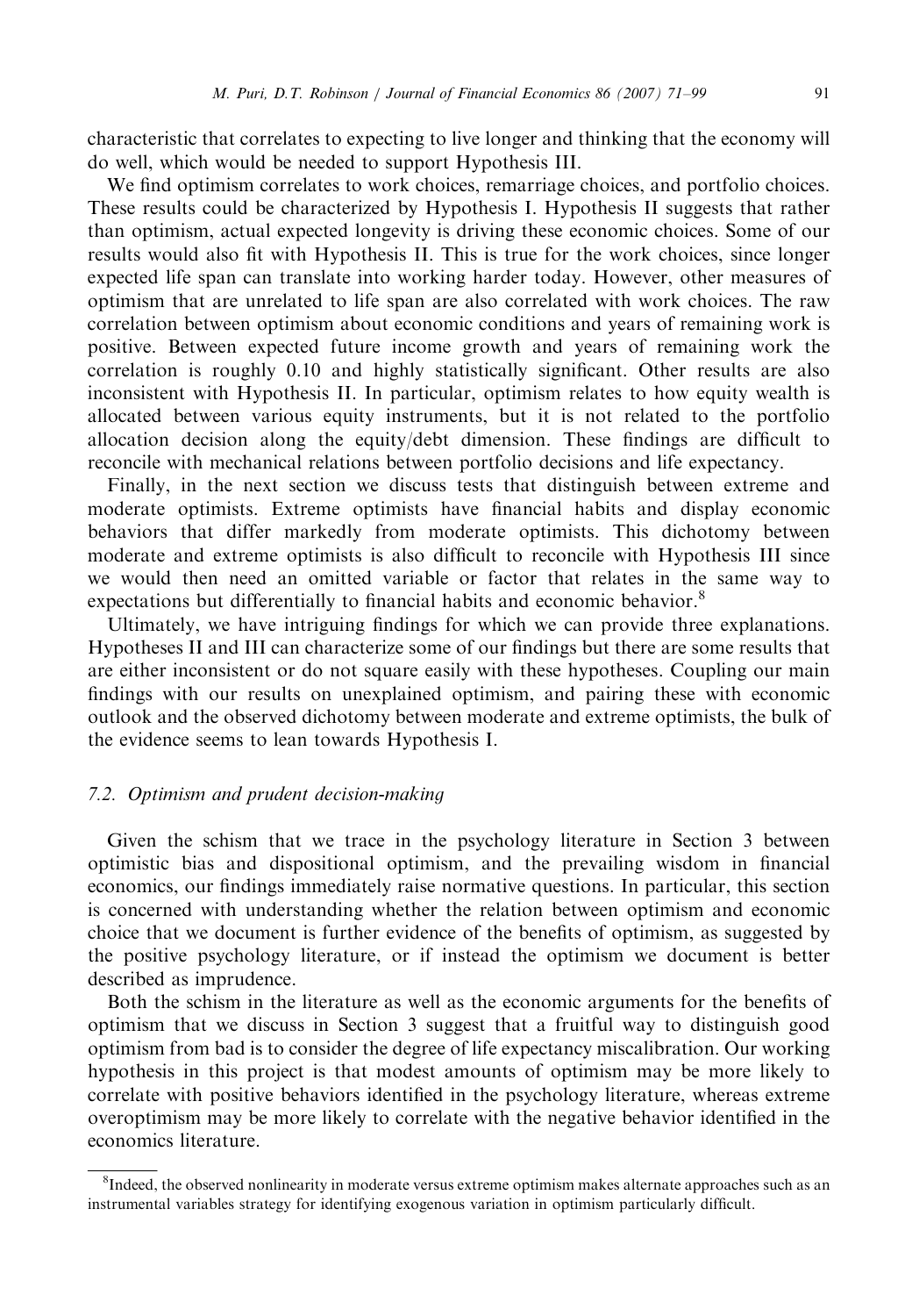To distinguish mild from extreme optimism, we take the right-most 5% of optimists to be extreme optimists. These are people who are approaching two standard deviations away from the mean and thus on average are nearly 20 years overoptimistic.<sup>9</sup>

The next step in our approach is to identify a series of financial decisions that are widely viewed as prudent or imprudent. We first look at the reasons respondents save; in particular, we examine whether they save because they think it is a good thing to do. We then focus on whether a respondent pays their monthly credit card balances in full each month, or whether they carry a high balance. We also focus on a respondent's planning horizon.

Our results indicate distinct differences between moderate optimists and extreme optimists. To facilitate the most immediate comparison with the results in the previous sections of the paper, we simply introduce the extreme optimism dummy in the same regression with the continuous optimism variable. While this makes the loading on optimism comparable across tables, it complicates the interpretation of the coefficient on extreme optimism slightly. Since the dummy equals one for those respondents roughly two standard deviations from the mean, the total economic significance of extreme optimism is obtained by doubling the coefficient on optimism and adding the coefficient on extreme optimism. One could also imagine alternative specifications that are not as readily comparable with previous tables. In unreported tables we employ specifications that break the optimism distribution into dummies that capture extreme pessimism or optimism. None of our findings hinge on the choice of one specification over another. For the sake of brevity, we focus attention on the specification provided here, which provides the easiest way of comparing the results across tables throughout our analysis.

Moderate optimists seem to have prudent financial habits, while extreme optimists do not. These results are shown in [Table 8.](#page-22-0) Moderate optimists are more likely to pay off their credit card balances and have long planning horizons. On the other hand, extreme optimists are less likely to save simply because it is a good thing to do, and have short planning horizons. This result holds after controlling for net worth, age, education, health, and other demographic characteristics. Further, moderate optimists have longer planning horizons than extreme optimists.

Of course, extreme optimists could simply be respondents offering rash, capricious answers. To guard against the possibility that we are merely picking up features of the tails of the distribution, where perhaps more capricious answers are likely, in unreported tables we compare extreme optimists to extreme pessimists (the left-most 5% of the distribution). The underlying demographics of the two sub-populations are similar, but their economic attitudes and behaviors differ considerably. Therefore it is unlikely that the results are being driven by strange features of the tails of the distribution.

To explore whether this is likely to be driving our results, we re-examine the relation between optimism and economic outlook, this time focusing on mild versus extreme optimists. In [Table 9,](#page-22-0) we report the fraction of each type of optimist that holds certain views about the economy. The table illustrates that 32% of extreme optimists think economic conditions will improve, while only 28% of mild optimists do. Extreme optimists

<sup>&</sup>lt;sup>9</sup>An alternate measure of extreme optimism is to take all responses indicating that the respondent expects to live to 100 years of age or beyond. We classify such responses as extremely optimistic, since the odds of living to 100 are small even for someone in their 90s. (Indeed, actuarially, an 85-year old should expect to be less than 93 years of age at death.) We get very similar results using this alternate measure of extreme optimism.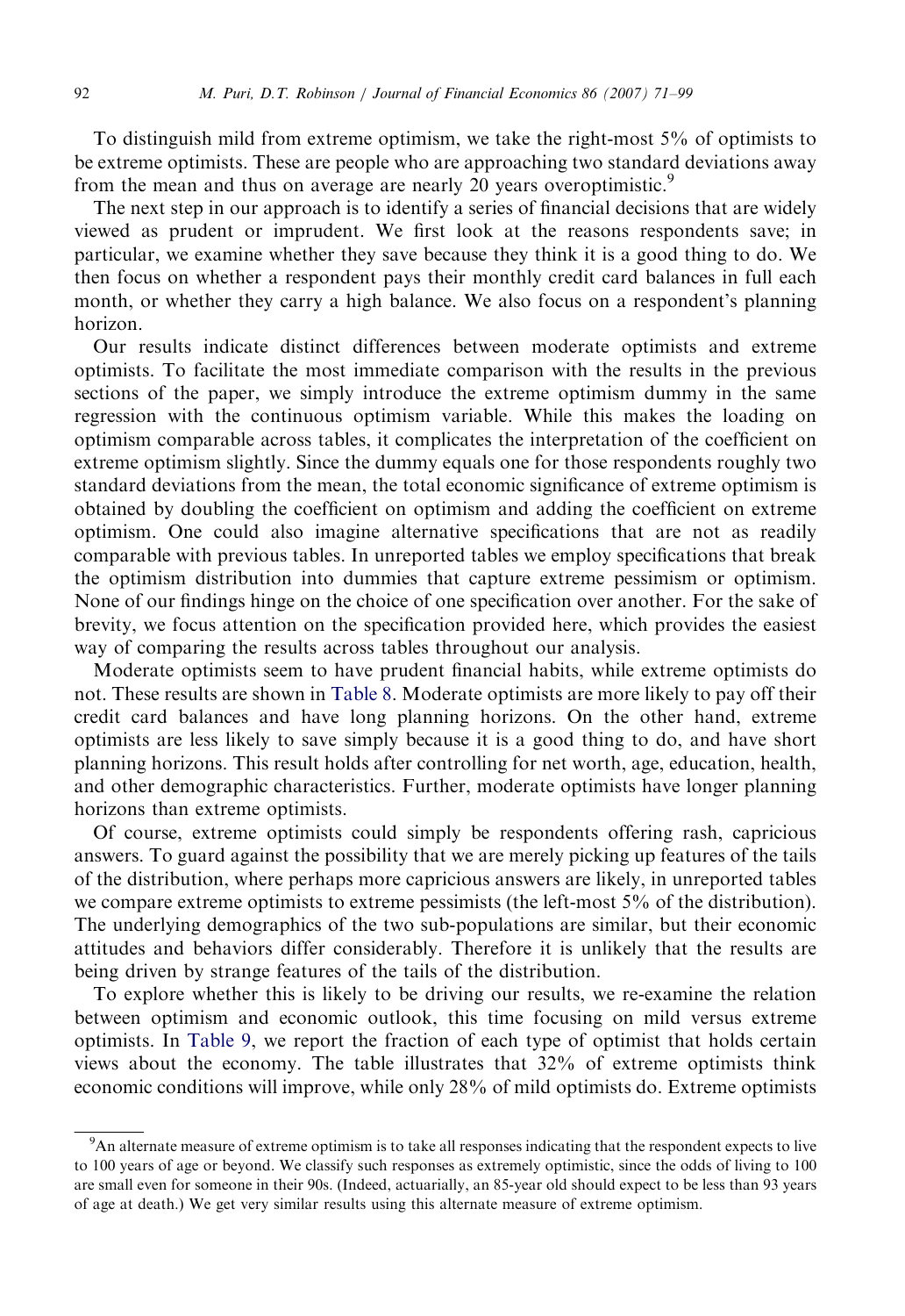## <span id="page-22-0"></span>Mild and extreme optimism and financial prudence

''Saving is good'' is a dummy for the respondent answering yes to ''I save because saving is a good thing to do.'' ''Pays off credit cards'' is a dummy that equals one whenever the respondent reports that they pay their credit card balances off in full each month. ''Long planning horizon'' is a dummy for whether the respondent uses 10-year or longer planning horizons when making their financial decisions. Optimism is as defined elsewhere. Extreme optimism is a dummy equaling one if the respondent's optimism places them in the right 5% tail of optimists. Demographic controls are age, marital status, education, race, and gender. These and other controls are suppressed for brevity.

|                  | Saving is good | Pays off credit cards | Long planning horizons |
|------------------|----------------|-----------------------|------------------------|
|                  | (1)            | (2)                   | (3)                    |
| Optimism         | 0.0004         | 0.0251                | 0.0785                 |
|                  | [0.3496]       | [0.0000]              | [0.0000]               |
| Extreme optimism | $-0.0051$      | $-0.0403$             | $-0.2778$              |
|                  | [0.0857]       | [0.0508]              | [0.0000]               |
| Demographics     | Yes            | Yes                   | Yes                    |
| Net worth        | Yes            | Yes                   | Yes                    |
| Self-employed    | <b>Yes</b>     | Yes                   | Yes                    |
| Risk tolerance   | Yes            | Yes                   | Yes                    |
| Health quality   | Yes            | Yes                   | Yes                    |
| Constant         | Yes            | Yes                   | Yes                    |
| R-squared        | 0.0908         | 0.2324                | 0.1095                 |

#### Table 9

#### Outlook of mild and extreme optimists

This table reports the fraction of mild and extreme optimists who hold various beliefs about overall economic conditions and their own wage growth. For example, in the upper panel, the column labelled ''Mild opt.'' reports the fraction of mild optimists who think economic conditions will improve, stay the same, or get worse. In the lower panel, mild and extreme optimists are divided according to whether they think their income will grow over the next five years, based on whether it has grown over the last five years.

| Economic conditions  | Proportion of type          |              | $p$ (diff) |
|----------------------|-----------------------------|--------------|------------|
|                      | Mild opt.                   | Extreme opt. |            |
| Will improve         | .28                         | .32          | 0.0213     |
| Stay the same        | .25                         | .28          | 0.0226     |
| Get worse            | .46                         | .40          | 0.0000     |
|                      | Income grew over last 5 yr. |              |            |
|                      | No                          | Yes          |            |
| Income will not grow |                             |              |            |
| Mild                 | .57                         | .14          |            |
| Extreme              | .55                         | .10          |            |
| $p$ -Value(diff)     | 0.358                       | 0.001        |            |
| Income will grow     |                             |              |            |
| Mild                 | .10                         | .18          |            |
| Extreme              | .17                         | .18          |            |
| $p$ -Value(diff)     | 0.000                       | 0.633        |            |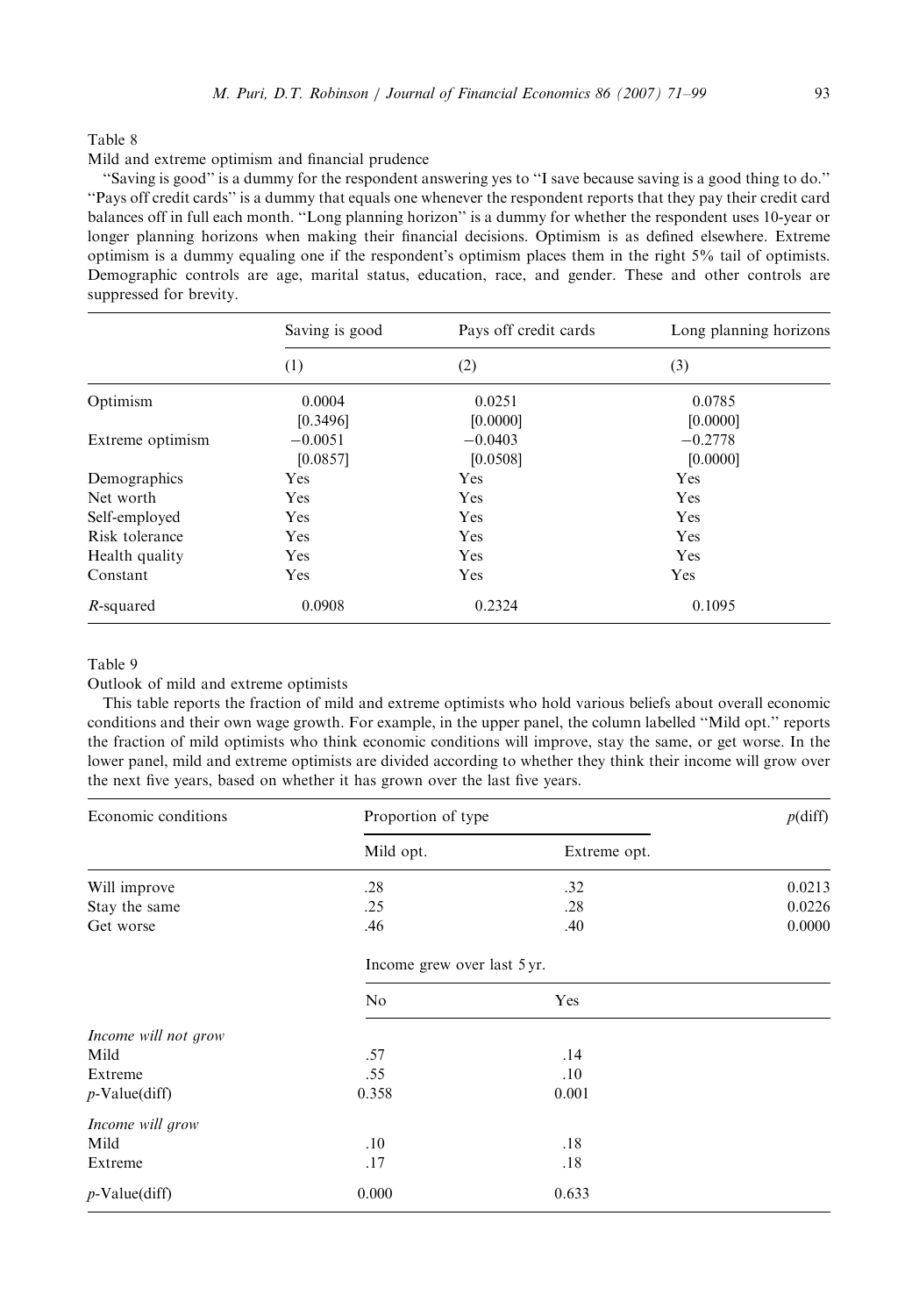are less likely to think economic conditions will deteriorate. The differences between mild and extreme optimists are significant.

The lower portion of [Table 9](#page-22-0) reports beliefs about income growth conditional on past income growth. About the same fraction of mild and extreme optimists think their future income will (will not) grow provided that their income did (did not) grow. For both groups, a little more than half the respondents think income will not grow based on it not growing over the past five years, and about 20% think it will grow based on it having grown.

The difference lies along the off-diagonal elements of the table. Mild optimists are more likely to think that their future income will not continue to grow, while extreme optimists are more likely to think that their future income will grow when it has not grown in the past. The fact that past income growth is self-reported probably strengthens the interpretation here. It is reasonable to think that someone who is optimistic about the future might selectively recall the positive elements of the past more readily than the negative ones, and yet these respondents think their personal economic outlook will improve even when they do not think it fared well in the past. Putting these pieces together, [Table 9](#page-22-0) indicates that extreme optimists hold similar views towards the future as do mild optimists, albeit potentially more exaggerated.

Thus, taken together, [Tables 8](#page-22-0) and [9](#page-22-0) show that mild and extreme optimists hold roughly similar positive beliefs about future economic conditions, but differ markedly with respect to behaviors that help prepare them for the future. Which group is responsible for our results?

To explore this question, we re-estimate our main results to look at the differential effects of moderate and extreme optimists in economic choices. The results point to distinct behavioral differences between moderate and extreme optimists. These results are shown in [Table 8.](#page-22-0) Moderate optimists are more likely to work harder and are less likely to be day traders. For the most part, extreme optimists display either no positive effect, or else behave in the opposite manner entirely: they work fewer hours, are less likely to save, and hold a larger proportion of individual stocks in their portfolio. Thus, our main findings seem to be arising from the seemingly reasonable behavior of mild optimists, not from the seemingly foolish behavior of extreme optimists who display less financial prudence.

Pronounced differences between moderate and extreme optimists also exist in terms of their savings behavior. Moderate optimists save more, but this effect is more than completely undermined in extreme optimists, who save less. This nonlinearity in savings behavior speaks against the obvious alternative explanation, which is that people with greater life expectancy mechanically wish to save more. It is not completely inconsistent with a permanent income explanation; however, the results in the next section linking optimism to self-control suggest that more is going on than can be explained by such a story.

Our results on extreme optimists are consistent with evidence in finance and economics that suggest overoptimism (or relatedly, overconfidence) can lead to behavior that might not be rationally justified. For example, see [Odean \(1998\),](#page-27-0) [Malmendier and Tate \(2005\),](#page-27-0) [Arabsheibani, de Meza, Maloney, and Pearson \(2000\),](#page-26-0) or [Coelho, de Meza, and Reyniers](#page-27-0) [\(2004\).](#page-27-0) However, the distinction that we uncover between mild and extreme optimists points to an important new dimension to optimism: optimism in small doses can be a good thing. This empirical finding squares with a growing body of theoretical evidence that highlights the bright side of optimism (e.g., [Brunnermeier and Parker, 2005](#page-27-0); [Hackbarth,](#page-27-0) [2004](#page-27-0); [Gervais and Goldstein, 2007;](#page-27-0) or [Rigotti, Ryan, and Vaithianathan, 2004](#page-27-0)).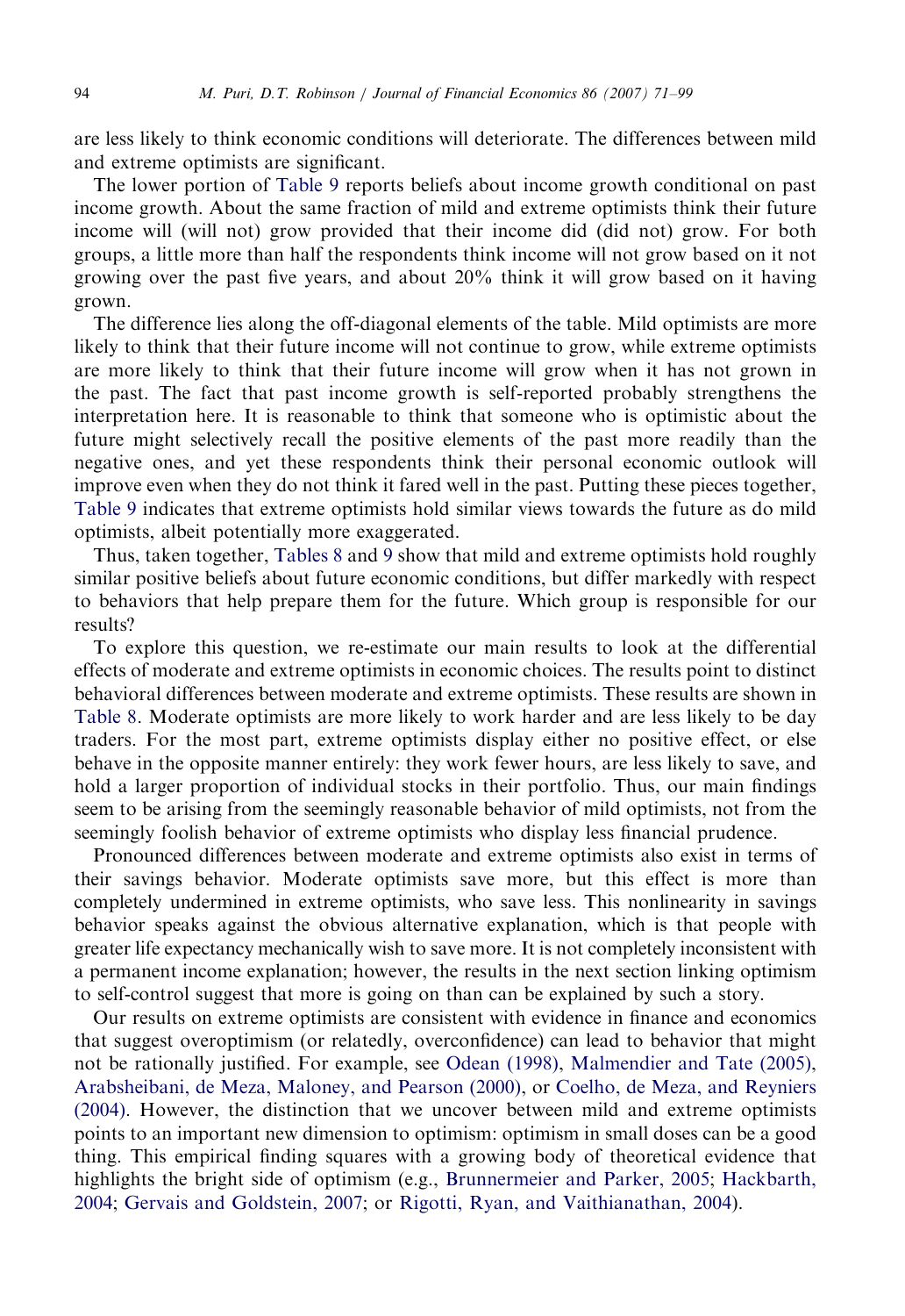Moreover, contrasting mild and extreme optimists also helps us to further distinguish the three hypotheses raised in the previous section. Our main findings display a nonlinearity with respect to optimism, but mild and extreme optimists hold roughly consistent views. This makes stories based on unobserved health characteristics or past success difficult to square with the data, since these stories in their simplest form implicitly predict that extreme optimists should be more successful or healthier than mild optimists. Instead, our findings probably offer the most support for Hypothesis I.

# 7.3. Optimism and self-control

One of the major predictions of intertemporal choice models that exhibit preference reversal is that subjects will attempt to tie their hands, putting their money in illiquid assets to prevent self-control problems from affecting their savings behavior (see, for example, [Laibson, 1997](#page-27-0); [Strotz, 1955-1956](#page-28-0)). We conclude this section by briefly exploring the potential for explanations along these lines to shed light on the observed dichotomy between moderate and extreme optimism (Table 10).

To see how optimism is related to self-control, we examine two decisions, one healthrelated, the other financial. These are reported in [Table 11](#page-25-0). The first two columns examine smoking. Moderate optimists are less likely to be smokers, while extreme optimists are more likely to be smokers. Next we examine financial liquidity. Moderate optimists hold a greater fraction of their wealth in liquid assets, while extreme optimists hold a smaller fraction. These models are estimated with controls for health quality, wealth, age, race, education, and self-employment; therefore, in view of the nonlinearity in optimism, these results are difficult to reconcile with Hypotheses II and III.

#### Table 10

#### Optimism, extreme optimism, and economic choices

This table repeats the core results from the paper but adds a dummy for extreme optimism. Self-employment is a dummy for whether the respondent is self-employed; remarriage, for whether the respondent is remarried conditional on divorce. Hours worked is the number of hours worked per week on average over the last year. Stock/Equity and day trader are defined in [Table 7.](#page-17-0) All standard errors are corrected for multiple imputation. Demographics include race, gender, age, and educational attainment. p-values are reported in brackets beneath point estimates.

|                     | Remarriage            | Remaining<br>Hours<br>Stock/<br>Day<br>worked<br>work<br>trader<br>equity |                    | Savings            | Wealth/income<br>ratio |                       |                       |  |
|---------------------|-----------------------|---------------------------------------------------------------------------|--------------------|--------------------|------------------------|-----------------------|-----------------------|--|
|                     | (1)                   | (2)                                                                       | (3)                | (4)                | (5)                    | (6)                   | (7)                   |  |
| Optimism            | 0.0288<br>[0.0000]    | 1.1425<br>[0.0000]                                                        | 0.7121<br>[0.0001] | 0.0063<br>[0.3071] | $-0.0014$<br>[0.0485]  | 0.0284<br>[0.0000]    | 3.0392<br>[0.0098]    |  |
| Extreme<br>optimism | $-0.0311$<br>[0.1825] | $-5.6189$<br>[0.0000]                                                     | 0.6442<br>[0.2178] | 0.0420<br>[0.0872] | 0.0001<br>[0.4906]     | $-0.0608$<br>[0.0029] | $-6.9538$<br>[0.1127] |  |
| Demographics        | Yes                   | Yes                                                                       | Yes                | Yes                | Yes                    | Yes                   | Yes                   |  |
| Net worth           | Yes                   | Yes                                                                       | Yes                | Yes                | Yes                    | Yes                   | Yes                   |  |
| Self-employed       | Yes                   | Yes                                                                       | Yes                | Yes                | Yes                    | Yes                   | Yes                   |  |
| Risktolerance       | Yes                   | Yes                                                                       | Yes                | Yes                | Yes                    | Yes                   | Yes                   |  |
| Health quality      | Yes                   | Yes                                                                       | Yes                | Yes                | Yes                    | Yes                   | Yes                   |  |
| Constant            | Yes                   | Yes                                                                       | Yes                | Yes                | Yes                    | Yes                   | Yes                   |  |
| R-squared           | 0.4502                | 0.3190                                                                    | 0.1229             | 0.0475             | 0.0109                 | 0.1034                | 0.0226                |  |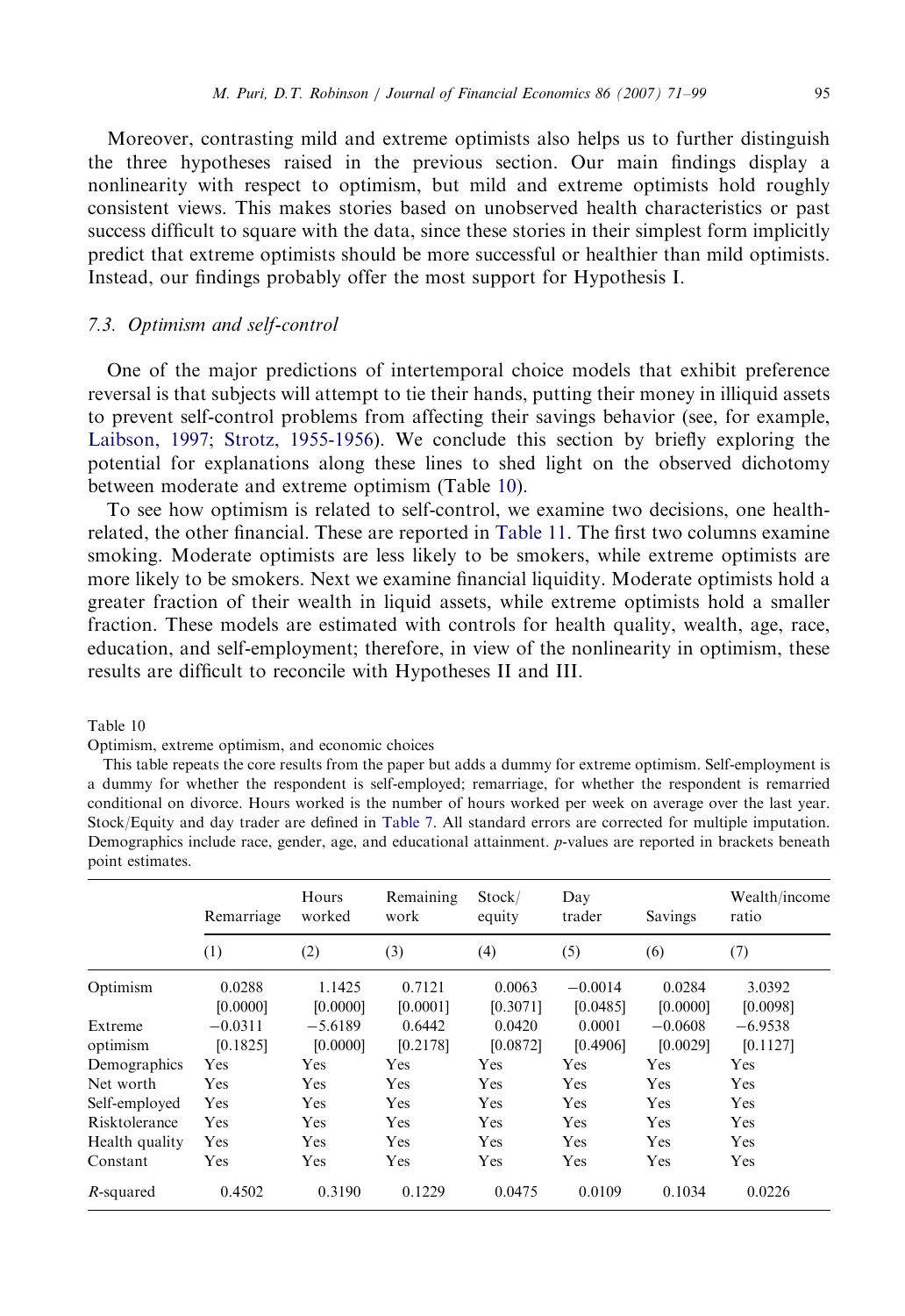<span id="page-25-0"></span>Optimism and self-control

In the first two columns, we report results from a Probit regression of a smoking dummy variable on optimism, extreme optimism, and a series of controls. In the final two columns, we regress the fraction of total net worth held in liquid assets on the same variables. A constant term is estimated in each regression but suppressed for brevity.

| Independent variable | Smoking indicator |           | Liquid wealth |           |
|----------------------|-------------------|-----------|---------------|-----------|
| Optimism             | $-0.0987$         | $-0.0987$ | 0.0274        | 0.0275    |
|                      | [0.0000]          | [0.0000]  | [0.0048]      | [0.0047]  |
| Extreme optimist     | 0.1899            | 0.1895    | $-0.0773$     | $-0.0777$ |
|                      | [0.0000]          | [0.0000]  | [0.0507]      | [0.0498]  |
| Age                  | $-0.0043$         | $-0.0042$ | 0.0012        | 0.0013    |
|                      | [0.0000]          | [0.0000]  | [0.0112]      | [0.0098]  |
| College              | $-0.0961$         | $-0.0931$ | 0.0005        | 0.0018    |
|                      | [0.0000]          | [0.0000]  | [0.4826]      | [0.4412]  |
| Excellent health     | $-0.0719$         | $-0.0696$ | $-0.0577$     | $-0.0565$ |
|                      | [0.0000]          | [0.0000]  | [0.0012]      | [0.0016]  |
| Male                 | $-0.0071$         | $-0.0021$ | $-0.0501$     | $-0.0477$ |
|                      | [0.1845]          | [0.3978]  | [0.0113]      | [0.0160]  |
| Net worth            | $-0.0001$         | $-0.0000$ | $-0.0003$     | $-0.0003$ |
|                      | [0.2343]          | [0.4543]  | [0.1423]      | [0.1653]  |
| Risk tolerance       | $-0.0234$         | $-0.0212$ | 0.0058        | 0.0068    |
|                      | [0.0000]          | [0.0000]  | [0.3039]      | [0.2767]  |
| White                | $-0.0125$         | $-0.0099$ | $-0.0493$     | $-0.0481$ |
|                      | [0.1216]          | [0.1754]  | [0.0539]      | [0.0586]  |
| Self-employed        |                   | $-0.0365$ |               | $-0.0158$ |
|                      |                   | [0.0000]  |               | [0.2252]  |
| R-squared            | 0.1438            | 0.1449    | 0.0021        | 0.0022    |

Modelling self-control as an internal dichotomy has a long tradition in economics and psychology: see [Smith \(1759\)](#page-28-0), [Freud \(1986\)](#page-27-0), [Buchanan \(1978\)](#page-27-0), or [Schelling \(1978\)](#page-27-0). Using the language of [Thaler and Shefrin \(1981\)](#page-28-0), we can describe self-control as a battle between a Doer self, who enjoys utility in the present, and a Planner self, responsible for making decisions that provide utility for all future Doer selves. Our findings suggest that optimism plays an important role in the balance of power between the Planner self and the Doer self. One way to interpret these findings is that optimists, because they feel that the future is likely to be favorable, tilt the balance of power more towards the Planner self, thereby setting aside more resources for future enjoyment. These people suffer from fewer selfcontrol problems, since each periods' Doer self has diminished ability to take actions that detract from future Doer selves. This explanation would account for the lower smoking rates and higher liquid asset holdings of moderate optimists, since it predicts that they have fewer self-control problems and hence less need to take actions designed to thwart these self-control problems.

# 8. Conclusion

This paper suggests that optimism is a bit like red wine: too much is clearly bad, but a little each day can be good for one's health. Likewise, while too much optimism may be detrimental to one's economic well-being, a moderate amount of optimism is associated with better decision-making.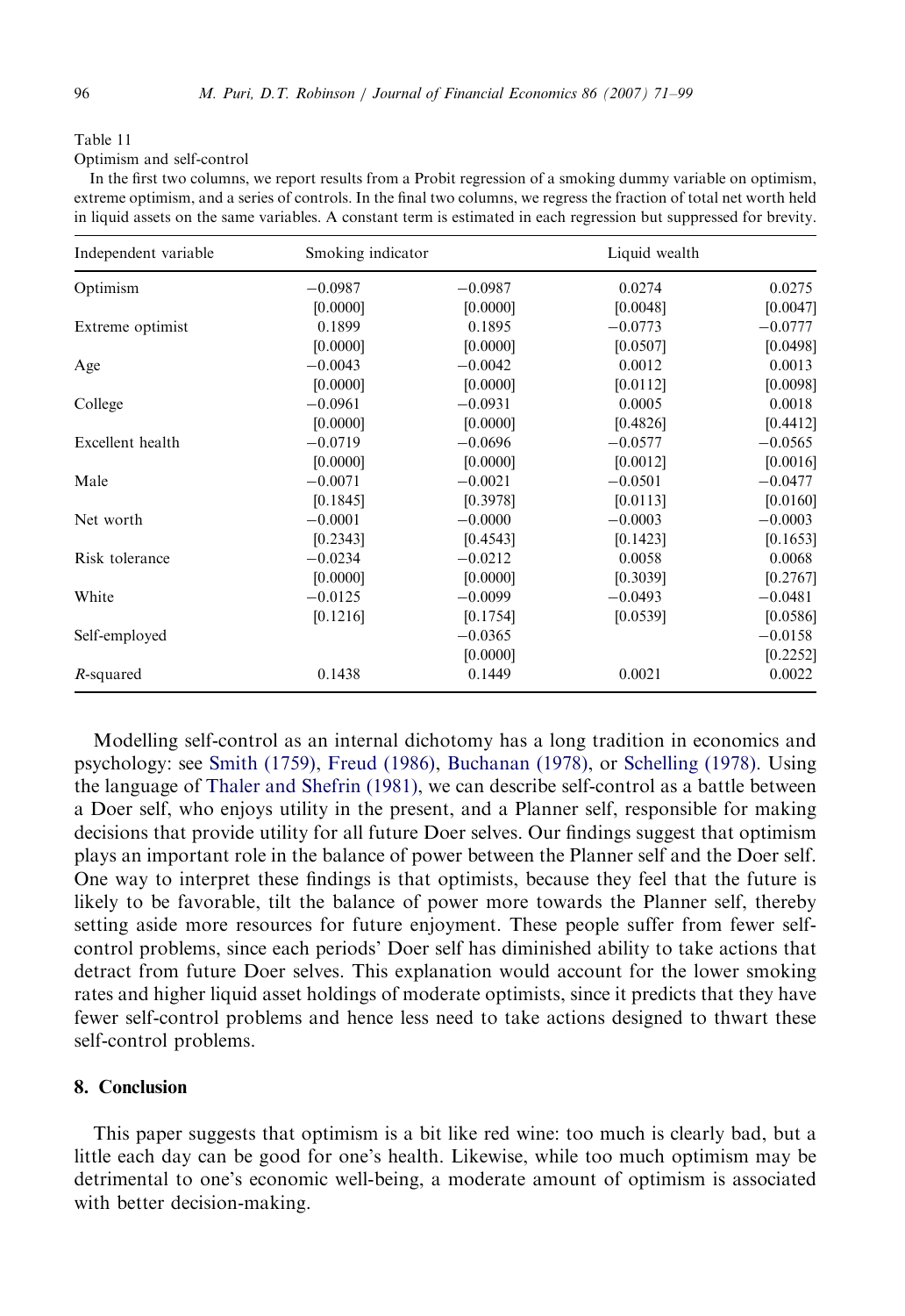<span id="page-26-0"></span>To argue this point, we develop a novel way of measuring optimism and then relate optimism to a wide range of economic decisions. We compare a survey respondent's selfreported life expectancy to their actuarial life expectancy, controlling for factors that are known to affect a person's life-span. This measure allows us to relate optimism to key economic choices across a large sample of individuals in the Survey of Consumer Finances.

We find overwhelming empirical evidence that optimism is related to economic decisionmaking. Optimism is significantly related to work choices, beliefs about retirement, portfolio choices, savings decisions, self control, as well as the decision to remarry. The fact that optimists work more, save more, are less pre-disposed towards retirement, are more likely to remarry, and to buy individual stocks suggests that optimism may well be a critical component of economic decision-making. In general, optimism in moderation is associated with more prudent decisions and greater self-control, while the opposite is true for extreme optimism.

The idea that optimism can be both good and bad straddles two opposing views in the psychology literature. Our results suggest that many of the negative traits associated with behavioral biases may only be salient for those with extreme bias, and that modest amounts of behavioral bias, be it overconfidence, self-attribution bias, or optimism, may indeed be associated with seemingly reasonable decision-making.

One interpretation of our results is that optimism helps to determine how much selfcontrol an individual possesses by affecting the balance of power between one's current and future selves. Another interpretation is along the lines of [Brunnermeier and Parker](#page-27-0) [\(2005\)](#page-27-0), who argue that expectations can be optimally biased so that the enjoyment of future outcomes increases current utility. In their model, expectations that are too biased lead to suboptimal decisions. In the same spirit, our findings suggest that a heightened appreciation of the future enables an individual to take ex post optimal actions that others find too costly ex ante. But overly optimistic people seem to ignore the benefits of these actions, thinking instead that the future will take care of itself.

These findings raise a number of interesting questions for future research in both economics and psychology. What is the source of optimism? Why do moderate and extreme optimists behave so differently? Exploring the ways and circumstances in which optimism can be good or bad is an also an interesting avenue for future research, one that may shed light on many puzzles in financial economics.

## **References**

- Arabsheibani, G., de Meza, D., Maloney, R., Pearson, B., 2000. And a vision appeared unto them of a great profit: evidence of self-deception among the self-employed. Economic Letters 67, 35–41.
- Ashton, R., Roberts, M.L., 2005. Effects of dispositional motivation on knowledge and performance in accounting. Working paper, Duke University.
- Aspinwall, L., Taylor, S.E., 1992. Modeling cognitive adaptation: a longitudinal investigation of the impact of individual differences and coping on college adjustment and performance. Journal of Personality and Social Psychology 63, 989–1003.
- Barber, B., Odean, T., 2000. Trading is hazardous to your wealth: the common stock investment performance of individual investors. Journal of Finance 55, 773–806.
- Barberis, N., Shleifer, A., Vishny, R., 1998. A model of investor sentiment. Journal of Financial Economics 49, 307–343.
- Bernardo, A., Welch, I., 2001. On the evolution of overconfidence and entrepreneurs. Journal of Economics and Management Strategy 10, 301–330.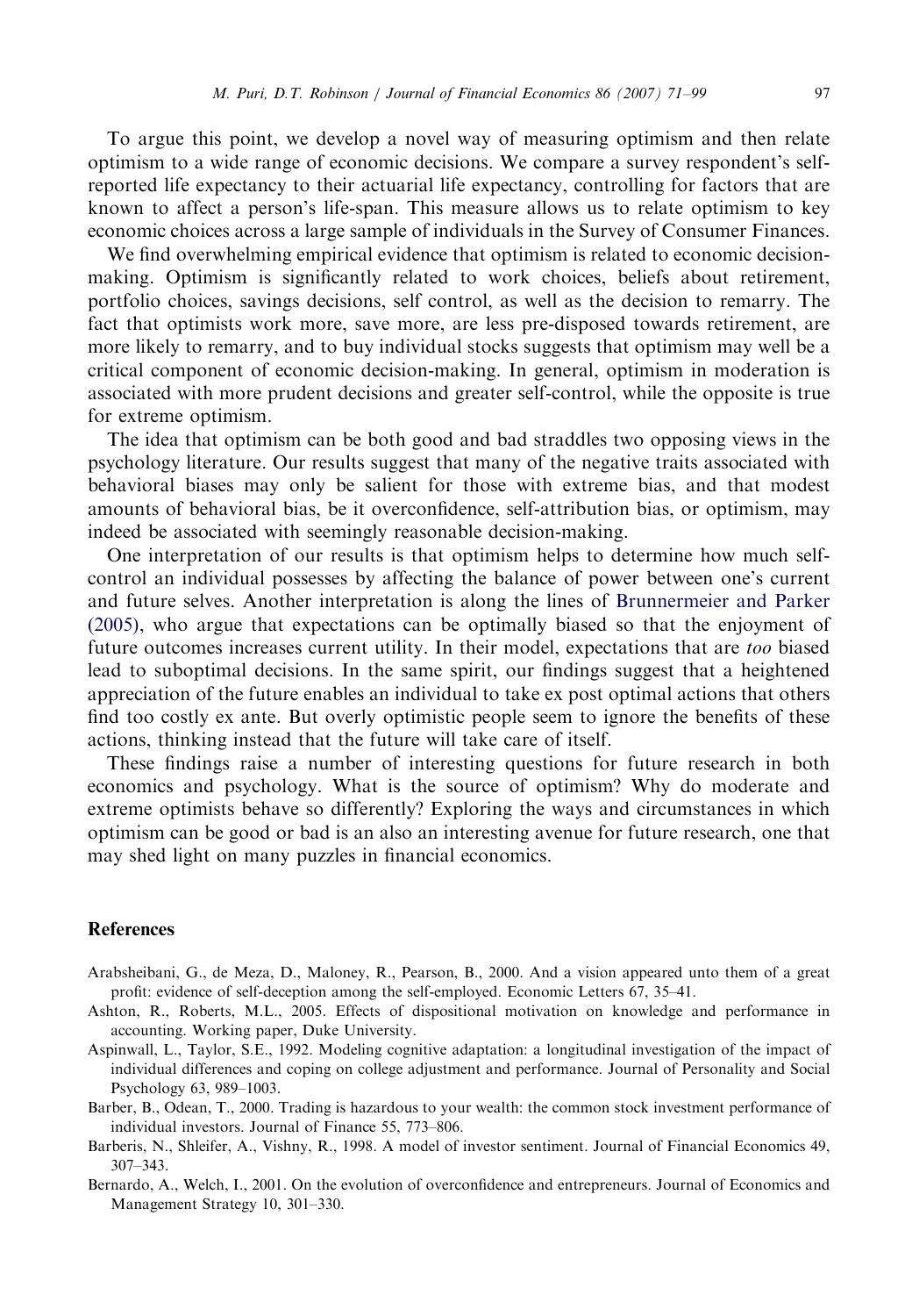- <span id="page-27-0"></span>Bitler, M., Moskowitz, T., Vissing-Jorgensen, A., 2004. Testing agency theory with entrepreneur effort and wealth. Journal of Finance 60, 539–576.
- Brunnermeier, M., Parker, J., 2005. Optimal expectations. American Economic Review 95, 1092–1118.

- Chacko, G., Chowdhry, B., Cohen, R., Coval, J., 2004. Rational exuberance: the effects of anticipation utility. Working paper, UCLA.
- Chen, J., Hong, H., Stein, J., 2003. Breadth of ownership and stock returns. Journal of Financial Economics 66, 171–205.
- Coelho, M., de Meza, D., Reyniers, D., 2004. Irrational exuberance, entrepreneurial finance, and public policy. International Tax and Public Finance 11, 391–417.
- Coval, J., Thakor, A., 2005. Financial intermediation as a beliefs-bridge between optimists and pessimists. Journal of Financial Economics 75, 535–569.
- Dybvig, P., Liu, H., 2004. Lifetime consumption and investment: retirement and constrained borrowing. Working paper, Washington University.
- Freud, S., 1986. The Standard Edition of the Complete Psychological Works of Sigmund Freud. Hogarth Press and the Institute of Psycho-Analysis, London.
- Friedman, L., Weinberg, A., Webb, J., Cooper, H., Bruce, S., 1995. Skin cancer prevention and early detection intentions and behavior. American Journal of Preventive Medicine 11, 59–65.
- Gervais, S., Goldstein, I., 2007. The positive effects of biased self-perceptions in firms. Review of Finance, forthcoming.
- Hackbarth, D., 2004. Managerial traits and capital structure decisions. Working paper, Washington University.
- Heaton, J.B., 2002. Managerial optimism and corporate finance. Financial Management 31, 33–45.
- Jenter, D., 2005. Market timing and managerial portfolio decisions. Journal of Finance 60, 1903–1949.
- Kinneckell, A.B., 2000. Wealth measurement in the survey of consumer finances: methodology and directions for future research. Working paper, Federal Reserve Board of Governors, Federal Reserve Board, Washington, DC.
- Laibson, D.I., 1997. Golden eggs and hyperbolic discounting. Quarterly Journal of Economics 112, 443–477.
- Litt, M., Tennen, H., Affleck, G., Klock, S., 1992. Coping and cognitive factors in adaptation to in vitro fertilization failure. Journal of Behavioral Medicine 15, 171–187.
- Little, R.J.A., Rubin, D.B., 1987. Statistical Analysis with Missing Data, 1st ed. Wiley Series in Probability and Statistics. Wiley, New York, NY.
- Malmendier, U., Tate, G., 2005. CEO overconfidence and corporate investment. Journal of Finance 60, 2661–2700.
- Montalto, C.P., Sung, J., 1996. Multiple imputation in the 1992 survey of consumer finances. Financial Counseling and Planning 7, 133–146.
- Odean, T., 1998. Volume, volatility, price, and profit when all traders are above average. Journal of Finance 53, 1887–1934.
- Puri, M., Robinson, D.T., 2006a. Dispositional optimism and life expectancy miscalibration. Working paper, Duke University.
- Puri, M., Robinson, D.T., 2006b. Who are entrepreneurs and why do they behave that way? Working paper, Duke University.
- Richards, H., 1999. Life and Worklife Expectancies. Lawyers & Judges Publishing Company, Tucson, AZ.
- Rigotti, L., Ryan, M., Vaithianathan, R., 2004. Entrepreneurial innovation. Working paper, Duke University.
- Scheier, M., Matthews, K.A., Magovern, J., Lefebvre, R., Abbot, R., 1989. Dispositional optimism and recovery from coronary artery bypass surgery: the beneficial effects on physical and psychological well-being. Personality and Social Psychology 57, 1024–1040.
- Scheier, M.F., Carver, C., 1985. Optimism, coping and health: assessment and implications of generalized outcome expectancies. Health Psychology 4, 219–247.
- Scheier, M.F., Carver, C.S., Bridges, M.W., 1994. Distinguishing optimism from neuroticism (and trait anxiety, self-mastery, and self-esteem): a re-evaluation of the life orientation test. Journal of Personality and Social Psychology 67, 1063–1078.
- Schelling, T., 1978. Economics, or the art of self-management. American Economic Review Papers and Proceedings 68, 290–294.
- Schulz, R., Bookwala, J., Knapp, J., Scheier, M., Williamson, G., 1996. Pessimism, age and cancer mortality. Psychology and Ageing 11, 304–309.
- Seligman, M., 2000. Optimism, pessimism, and mortality. Mayo Clinic Proceedings 75, 133–134.

Buchanan, J., 1978. Altruism, Morality, and Economic Theory. Russell Sage, New York.